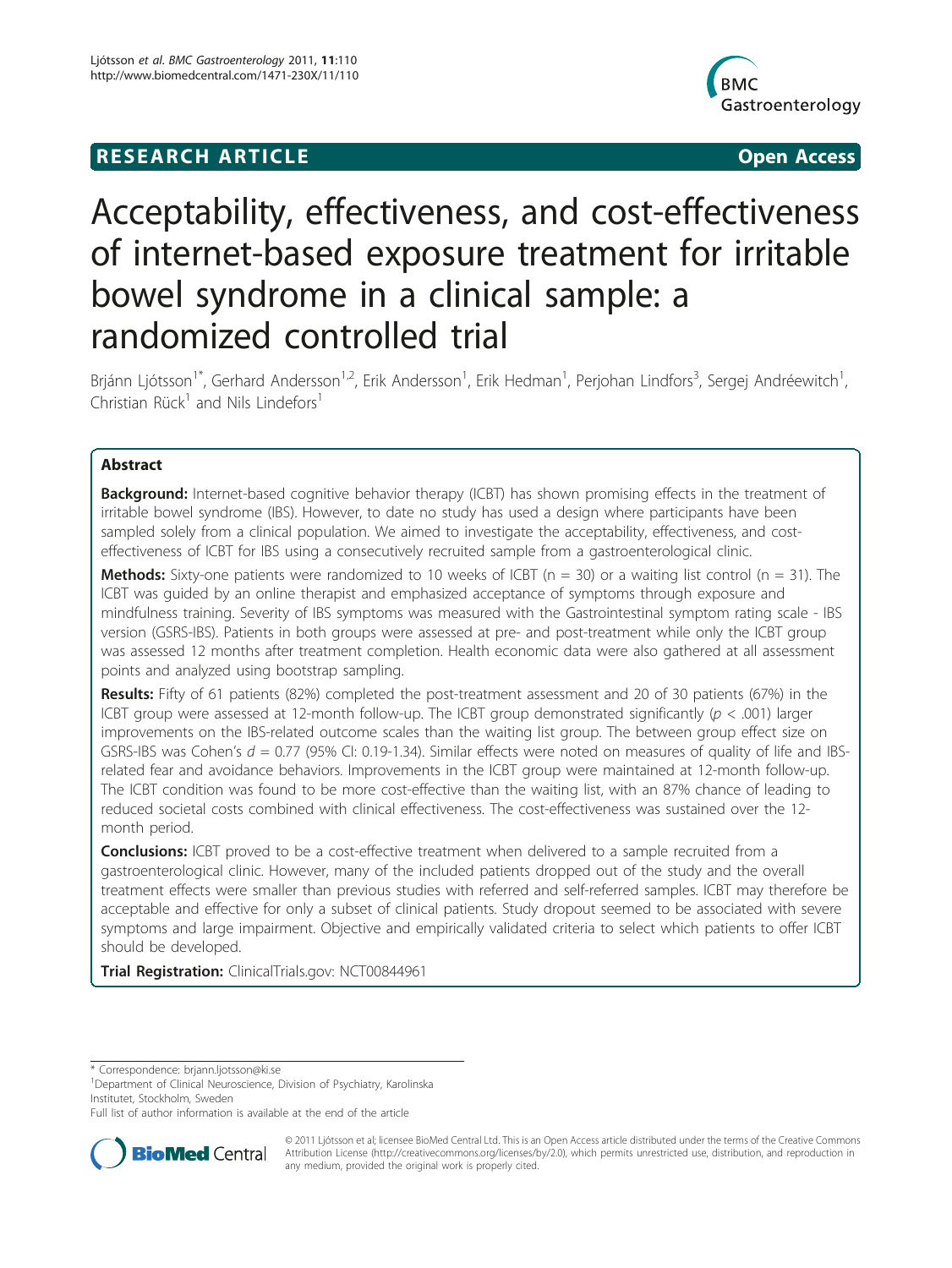# Background

Irritable bowel syndrome (IBS) is a functional bowel disorder characterized by recurring symptoms of abdominal pain or discomfort, accompanied by diarrhea or constipation [\[1](#page-10-0)]. For a majority of the affected, IBS is chronic and leads to impaired quality of life [[2](#page-10-0)-[4](#page-10-0)]. Compared to normal controls, IBS-patients are about three times more likely to be absent from work [[5\]](#page-10-0) and they utilize health care resources at almost double the cost [\[6\]](#page-10-0). Given the high prevalence of IBS, ranging between 5 and 11% [[7](#page-10-0)], the societal costs of IBS are substantial [[8\]](#page-10-0).

Cognitive behavior therapy (CBT) is considered the most well-studied psychological treatment for IBS [[9\]](#page-10-0), but one limitation is that CBT is rarely available in routine care of IBS [[10\]](#page-10-0). Several factors contribute to this, e.g. the lack of trained therapists, high costs of delivering the treatment, and the practical difficulties for patients of scheduling weekly visits at a clinic. To increase the availability of CBT for IBS, our research group has conducted two studies investigating CBT for IBS where participants had therapist contact via the internet (ICBT). In ICBT, patients learn about the treatment interventions by reading self-help texts that contain both educational material and instructions on how to perform the exercises that constitute the treatment. The general principle is that the treatment should reflect face-to-face therapy in terms of content, but using an online therapist to guide the participants through the course of the treatment. The format allows for large patient volumes to be treated and an increasing number of controlled studies indicate that for common psychiatric disorders ICBT is as effective as face-to-face delivered treatment [[11](#page-10-0)-[13](#page-10-0)]. In our trials of ICBT for IBS the treatment was found to be significantly more effective than a waiting list control condition [\[14](#page-10-0)] and a treatment based on stress and symptom management [[15\]](#page-10-0). A follow-up study also showed maintenance of improvements over a 15-18 months period [\[16\]](#page-10-0) and that the treatment was associated with considerable longterm societal cost-savings [[17\]](#page-10-0). The treatment, which is based on exposure to IBS symptoms and mindfulness exercises, has also been evaluated in an uncontrolled pilot study using a group treatment format, showing similar effects [[18](#page-10-0)].

These results indicate that an effective treatment can now be offered to a large number of IBS patients. However, the generalizability of our studies and other studies investigating CBT for IBS with reduced therapist time [[19-](#page-10-0)[22](#page-11-0)] is limited by the fact that study participants have mostly been recruited by referral and self-referral. It could be assumed that these methods of recruitment result in samples of IBS patients who are more willing and able to participate in a minimal contact therapy and who are also more responsive to CBT in general.

In the present study we offered the ICBT that we have previously evaluated with self-referred IBS patients [[14,15\]](#page-10-0) to consecutively recruited patients at a gastroenterological outpatient clinic. Our aim was to investigate the acceptability, effectiveness, and cost-effectiveness of the treatment for a representative sample of tertiary care IBS patients. Our primary hypothesis was that, compared to a waiting list, ICBT would lead to greater reductions in IBS-symptoms at the end of treatment. We also hypothesized that ICBT would be superior to a waiting list in terms of cost-effectiveness, improvement in symptom-related anxiety, quality of life, and general functioning. Additionally, the improvements gained from treatment were hypothesized to be maintained 12 months after treatment.

# **Methods**

This study is reported in accordance with the CON-SORT statement for non-pharmacological trials [\[23](#page-11-0)] and was approved by the regional ethics committee in Stockholm, Sweden.

# Sample and recruitment

# Power considerations

In our previous study of ICBT for IBS using a waiting list control, we had a between-groups effect size (Cohen's d) of 1.21 (95% CI: 0.73-1.66) on the primary outcome measure at post-treatment [\[14](#page-10-0)]. Based on the lower limit of the confidence interval, we powered this study to have an 85% chance to detect an effect size of at least 0.80, comparing treatment to a waiting list, on the primary outcome. This gave a sample of at least 30 participants per study condition.

# Inclusion criteria

Participants were eligible for the study if they a) had their first visit at the recruiting clinic and were diagnosed during the recruitment period, b) had IBS symptoms as their primary reason for consultation, c) fulfilled Rome III-criteria for IBS [[1\]](#page-10-0), d) were between 18 and 65 years old, e) had no presence of current or previous inflammatory bowel disease, and f) lived in Stockholm County. Eligible patients were excluded if they g) reported debut of IBS symptoms after 50 years of age and were judged to require continued monitoring at the clinic, h) suffered from such severe diarrhea that IBS-symptom modifying drugs with psychotropic effects, such as tricyclic antidepressants or selective serotonin reuptake inhibitors, were judged to be the treatment of choice, i) could not read or write Swedish j) did not have access to the internet, k) were judged to be highly unsuitable for ICBT for somatic or psychological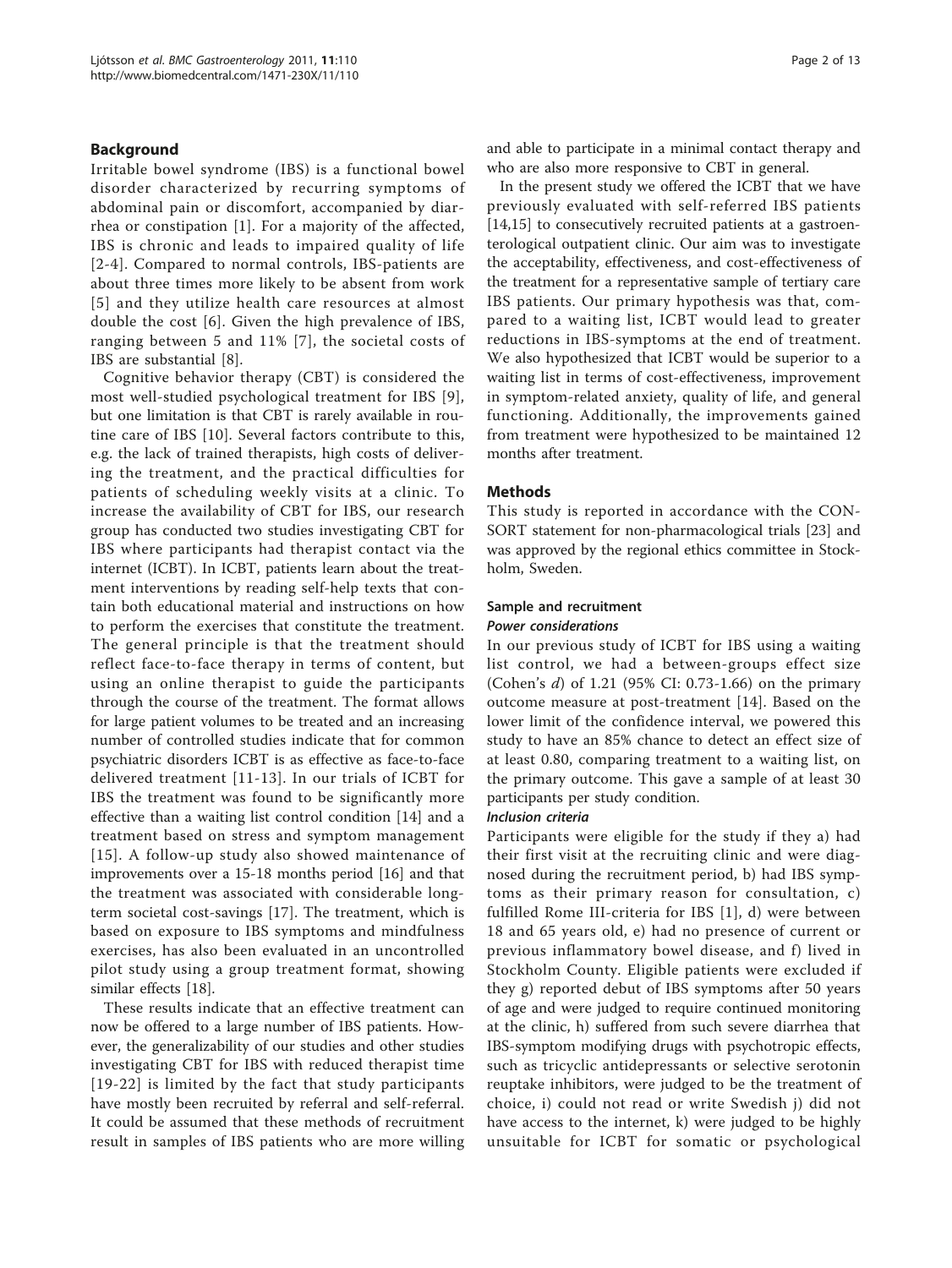reasons as assessed by the gastroenterologist, or l) were not willing to participate in the study.

# Recruitment procedure

All patients were consecutively recruited at a single gastroenterological clinic located in Stockholm, Sweden. Patients came to the clinic by referral or by self-referral. All patients who had their first visit at the clinic between November 19, 2008, and May 13, 2009 were eligible for the study. The recruitment ended in June 22, 2009, so the patients had to have been diagnosed before that date to be included in the study. As our aim was to recruit patients who attended a regular gastroenterological clinic and minimize selection bias, no information about the study was spread through advertisements or to other caregivers in Stockholm. Four gastroenterologists with 10 to 30 years of specialist experience were responsible for the recruitment. After diagnosing a patient with IBS and confirming eligibility criteria the gastroenterologist informed patients about the study. Patients who were willing to participate signed a written consent form. Some patients were contacted by telephone and offered to participate in the study. Reasons for telephone contact could be that the patient did not return for a second visit to receive their diagnosis, that he or she could not immediately decide whether to participate in the study, or that the gastroenterologist had omitted to inform the patient about the study during the visit at the clinic. Patients that agreed to participate in the study via telephone signed the written consent form at the ensuing psychiatric assessment (see below). All included patients were given standardized information about IBS and basic dietary and lifestyle advice on how to manage their IBS (i.e., treatment as usual). If appropriate they were also prescribed medication and/or given information about over-the-counter drugs. To ensure that this basic IBS management would have had its effect before patients begun their participation in the study, the pre-treatment assessment was conducted at least one month after inclusion.

After the recruitment period had ended, the study's coordinating gastroenterologist (P.L.) reviewed all visits at the clinic during the recruitment period to check if all eligible patients had been considered for the study. The clinic's computerized medical record system allowed us to filter out all patients who did not fulfill eligibility criteria. A total of 456 patients had their first visit at the clinic during the recruitment period, and 131 of these were eligible according to their medical record. However, for 16 eligible patients there were no indications that they had been considered for the study and it could not be determined why they had not been included. Upon reviewing the records of these 16 patients, no obvious biases were found that could explain these breaches of the study protocol. Of the 115

patients that were considered for the study, 35 were excluded based on criteria g-j (reasons for exclusion are detailed in Figure 1), 5 patients could not be reached by telephone within the recruitment period, and 75 were included in the study. Of the 75 patients that were included at the clinic, 14 withdrew in the period between inclusion and pre-treatment assessment (reasons for withdrawal are given in Figure 1) and 61 were randomized. Demographics for the randomized participants are given in Table [1](#page-3-0) and participant flow through the study is detailed in Figure 1.

#### Randomization

Randomization was performed by sending a list of anonymous participant identification numbers to one of the

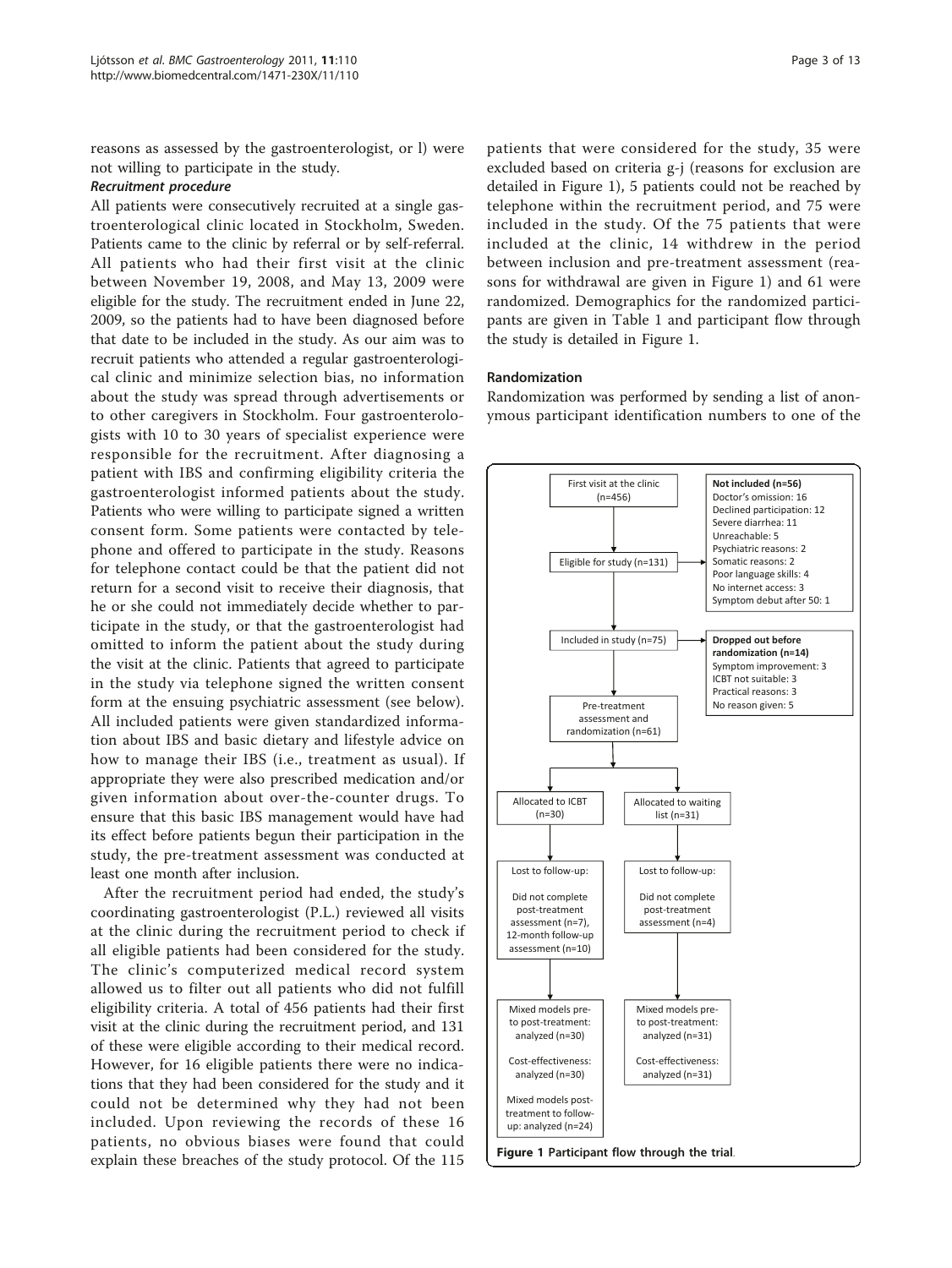<span id="page-3-0"></span>

|                      | <b>Total</b><br>sample<br>$(n = 61)$ | <b>Treatment</b><br>group<br>$(n = 30)$ | Waiting<br>list<br>$(n = 31)$ |
|----------------------|--------------------------------------|-----------------------------------------|-------------------------------|
| % Female             | 74%                                  | 77%                                     | 71%                           |
| Age (SD)             | 34.9 (11.3)                          | 33.5 (11.2)                             | 36.3 (11.3)                   |
| Years with IBS (SD)  | 11.5(11.8)                           | 11.7(12.7)                              | 11.3(11.1)                    |
| IBS subtype %        |                                      |                                         |                               |
| Constipation         | 21%                                  | 20%                                     | 23%                           |
| Diarrhea             | 30%                                  | 27%                                     | 32%                           |
| Mixed                | 49%                                  | 53%                                     | 45%                           |
| Married %            | 81%                                  | 77%                                     | 84%                           |
| Fducation %          |                                      |                                         |                               |
| Elementary<br>school | 5%                                   | 7%                                      | 3%                            |
| High school          | 30%                                  | 33%                                     | 26%                           |
| University degree    | 62%                                  | 60%                                     | 65%                           |
| Doctoral degree      | 3%                                   | 0%                                      | 7%                            |
| Employment status %  |                                      |                                         |                               |
| Employed             | 79%                                  | 73%                                     | 84%                           |
| Unemployed           | 3%                                   | 7%                                      | $0\%$                         |
| Student              | 15%                                  | 17%                                     | 13%                           |
| Retired              | 3%                                   | 3%                                      | 3%                            |

co-authors (E.H.) who had no involvement in the recruitment, administration, assessment, or treatment of the patients. A true random number service ([http://](http://www.random.org) [www.random.org\)](http://www.random.org) was used to allocate the participants to either ICBT or waiting list, using simple randomization with no restrictions. After randomization the anonymous participant identification numbers were returned together with their allocation to the first author who coordinated the study (B.L.). Since all outcomes that were waiting list controlled were self-assessed, there was no concealment of allocation.

#### Treatment condition

The ICBT in this study is based on a treatment protocol that has been evaluated previously in group format and delivered via internet [\[14](#page-10-0),[15,18\]](#page-10-0). The treatment aims to break the vicious cycle between avoidance behaviors, symptom severity, and functional impairment. It is based on the proposed central role of symptom-related fear and associated avoidance behaviors in IBS [[24\]](#page-11-0). Since fear alters motility [[25\]](#page-11-0) and directs attention towards threat [[26\]](#page-11-0), the association between symptomrelated stimuli and fear constitutes a solid foundation for positive feedback loops between stress and IBS symptoms, as well as an increased awareness of symptoms. Use of avoidance behaviors to cope with this fear may also lead to long-term aggravation of symptoms because of increased general stress and strengthened negative valence of symptoms. Several studies have confirmed the impact of symptom-related fear and

avoidance behaviors on symptom severity and quality of life in IBS [[24,27-30\]](#page-11-0).

In comparison to other CBT-protocols for IBS, the main unique feature of the CBT in this study is its strict reliance on acceptance of IBS symptoms and related cognitions and feelings through exposure exercises combined with mindful awareness. It is inspired by the "third wave" of CBT that includes treatments such as acceptance and commitment therapy (ACT) and dialectic behavior therapy (DBT)[\[31](#page-11-0)]. In this treatment, exposure is proposed to serve two purposes. Similarly to how exposure has been used in other studies of CBT for IBS [[21](#page-11-0),[32,33](#page-11-0)], it will result in long-term extinction of the fear response to IBS-related stimuli, leading to reduction in symptoms. But in accordance with reasoning within ACT [\[31,34](#page-11-0)], exposure also serves to increase behavioral flexibility in the presence of IBS-related stimuli, while being aware of and accepting the feelings elicited by the stimuli. By practicing a behavioral repertoire that is not influenced by fluctuations in IBS symptoms and mood, patients will perceive symptoms as less threatening to their ability to function.

The treatment also includes mindfulness training. Mindfulness-based stress reduction for IBS has been evaluated in two recent studies [[35,36](#page-11-0)] with mixed results. While patients in both studies experienced improvement in quality of life only one of the studies demonstrated effects on IBS symptoms [[36](#page-11-0)]. Mindfulness training in this treatment does not serve to decrease stress but rather to practice acceptance of aversive inner experiences while engaging in flexible and more functional behavioral responses to these experiences, similarly to how it is used in ACT and DBT [[37,38\]](#page-11-0).

The treatment in this study lasted for 10 weeks and was divided into five successive steps. The content of each step is presented in Table [2.](#page-4-0) Patients had to report that they had worked through a treatment step to get access to the next. Patients were encouraged to work through steps 1-4 during the first half of the treatment and to spend the latter half of the treatment on step 5, in which exposure exercises were introduced. The number of patients in the treatment group reaching each step is presented in Table [2.](#page-4-0) During treatment, patients also had access to an online closed discussion forum where they could discuss their treatment with each other.

Three clinical psychologists managed the online therapeutic contact in this study. Therapist contact was usually initiated by the participants who were encouraged to send at least one message per week about their work with the treatment to their therapist. Patients were given feedback within 1-2 days after they had posted a message. On average, patients sent 8.2 (SD = 4.7, range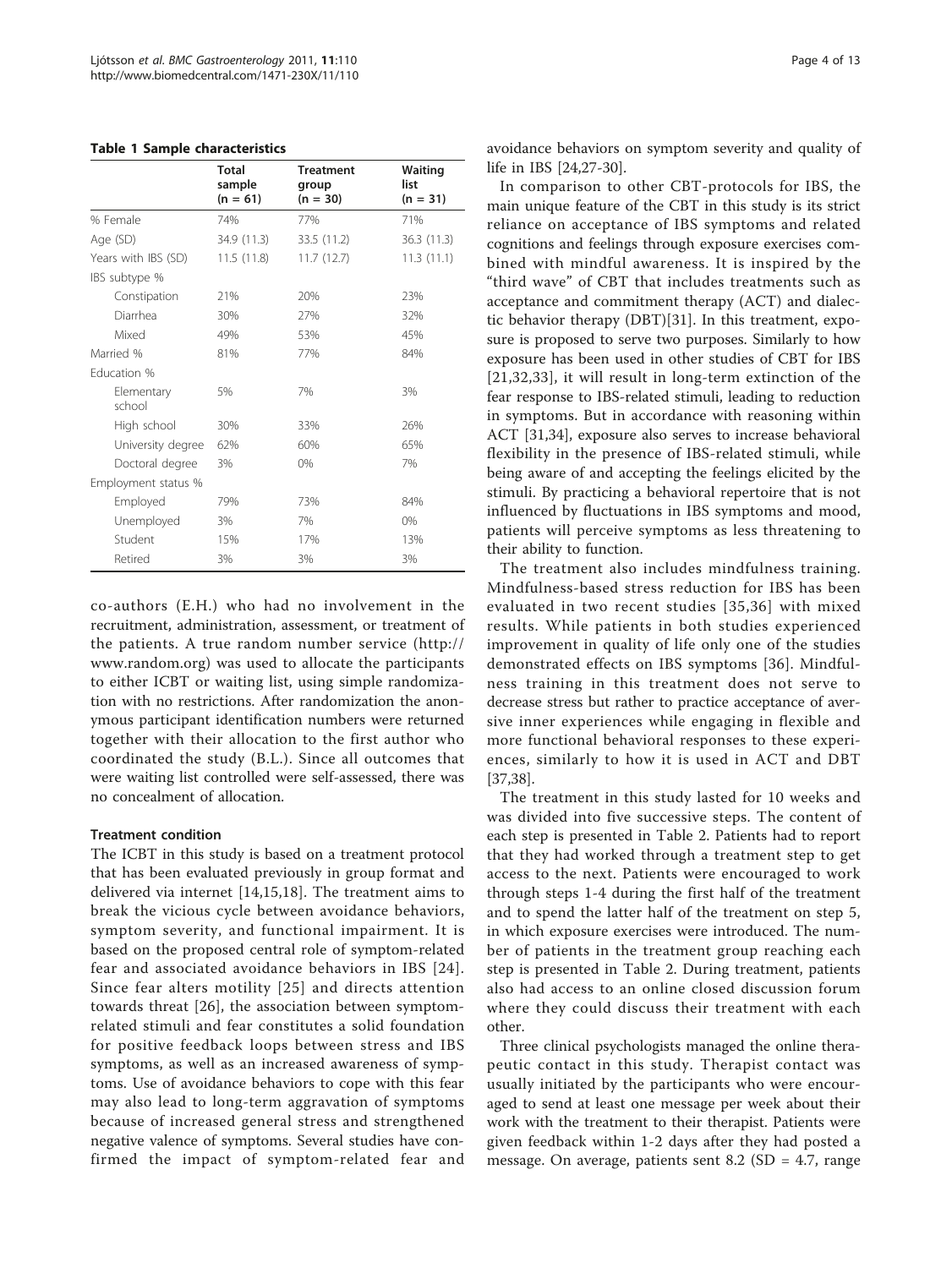#### <span id="page-4-0"></span>Table 2 Description of the treatment steps and number of patients reaching each step

|                | <b>Step Contents</b>                                                                                                                                                                                                                                                                                                                                                                                                                                                                                                                                                                                                                                                                                                                                                                                                                                                                                                                                                                                                                                                                                                                                                                                                                         | # of<br>patients |
|----------------|----------------------------------------------------------------------------------------------------------------------------------------------------------------------------------------------------------------------------------------------------------------------------------------------------------------------------------------------------------------------------------------------------------------------------------------------------------------------------------------------------------------------------------------------------------------------------------------------------------------------------------------------------------------------------------------------------------------------------------------------------------------------------------------------------------------------------------------------------------------------------------------------------------------------------------------------------------------------------------------------------------------------------------------------------------------------------------------------------------------------------------------------------------------------------------------------------------------------------------------------|------------------|
|                | Introduction to the treatment and two mindfulness exercises. 1. A 15-minute exercises during which the patient observes and<br>labels inner and outer experiences (practiced once daily). 2. A 20 second exercise that brings the patient into immediate<br>awareness of current thoughts, GI symptoms, feelings, and behavioral impulses (practiced several times daily).                                                                                                                                                                                                                                                                                                                                                                                                                                                                                                                                                                                                                                                                                                                                                                                                                                                                   | 7(23%)           |
| 2              | Explanation of a psychological model of IBS. The learning of symptom-related fear through negative experiences of symptoms.<br>The effect of anxiety on gastrointestinal functioning and how it increases awareness of threatening stimuli - specifically IBS-<br>related stimuli.                                                                                                                                                                                                                                                                                                                                                                                                                                                                                                                                                                                                                                                                                                                                                                                                                                                                                                                                                           | 6(7%)            |
| 3              | The role of negative thoughts in exacerbating IBS-related fear. A mindful and accepting stance towards negative thoughts and<br>experiences is proposed as an alternative to attempts to control these experiences.                                                                                                                                                                                                                                                                                                                                                                                                                                                                                                                                                                                                                                                                                                                                                                                                                                                                                                                                                                                                                          | $3(10\%)$        |
| $\overline{4}$ | Explanation of how IBS-related avoidance and control behaviors maintain the fear of awareness of IBS-symptoms. Patients record 5 (17%)<br>their own IBS-related behaviors.                                                                                                                                                                                                                                                                                                                                                                                                                                                                                                                                                                                                                                                                                                                                                                                                                                                                                                                                                                                                                                                                   |                  |
| 5              | Behavior change and exposure, chiefly divided into three categories. 1) Reduction or removal of behaviors that serve to control<br>symptoms, such as repeated toilet visits, distraction, eating certain foods, resting, and taking unprescribed medications. 2)<br>Exposure to symptoms by engaging in activities that provoke symptoms, such as eating certain foods, physical activity, and<br>stressful situations. 3) Exposure to situations where symptoms are unwanted, such as attending a meeting when experiencing<br>abdominal pain or riding the bus with fear of losing control of the bowels. Instructions on how to use mindfulness during<br>exposure. By observing and labeling their environment during exposure, i.e., aversive, neutral, and positive internal and external<br>stimuli, patients will counter distraction from and suppression of thoughts and emotions. By attending to any impulses to flee<br>the situation or decrease the intensity of symptoms they will also be less inclined to act on these impulses.<br>In the last week of treatment all patients got access to a text that discussed how to handle relapses into avoidance behaviors<br>and how to maintain a widened behavioral repertoire. | 13 (43%)         |

0-18) messages to their therapist and received 11.8 (SD = 5.7, range 1-21) messages from their therapist. The therapists spent a weekly mean of 7.3 minutes  $(SD =$ 5.2, range 0-24.5) per patient. Three types of feedback were generally given by the online therapists: 1) Corrective psychoeducational information if the patient's answers indicated that he/she had not fully grasped the rationale for the treatment. 2) General support to maintain or increase the intensity of the patient's work with the treatment. 3) Guidance on how to perform and evaluate the exercises prescribed by the treatment.

#### Waiting list condition

Patients randomized to waiting list were crossed over to treatment after the post-treatment assessment was concluded. During the waiting list period these patients were also offered the opportunity to communicate with each other using an online closed discussion forum. The discussion forum was included as a basic control for the effects of weekly activity and attention. Online discussion forums have been shown to alleviate distress associated with breast cancer [[39\]](#page-11-0). However, there was almost no discussion forum activity in the waiting list condition.

# Data collection

All measures were administered online, a method which has been shown to be reliable and as valid as traditional paper-and-pencil administration [[40,41](#page-11-0)]. The outcome measures were assessed at three time points; pre-treatment, post-treatment, and 12-month follow-up (ICBT only). Additional data that are not part of this report were also collected. Waiting list group participants

completed assessments immediately after and 12 months after having been crossed over to and finishing treatment. Psychiatric assessments of all patients were also conducted before randomization and at 12-month follow-up. This psychiatric assessment, which was performed during a visit at a psychiatric clinic in Stockholm, was not part of the inclusion process and did not guide the treatment intervention.

#### Primary outcome

The primary outcome measure of the study was the Gastrointestinal Symptom Rating Scale-IBS version (GSRS-IBS) [[42\]](#page-11-0). The GSRS-IBS is a version of the Gastrointestinal Symptom Rating Scale [[43\]](#page-11-0) extended with questions about Rome I-criteria for IBS. The GSRS-IBS comprises 13 items covering severity of gastrointestinal symptoms, including pain, bloating, diarrhea, constipation, and satiety. Each item is scored between 1 (no discomfort at all) and 7 (very severe discomfort), rendering a total score between 13 and 91. The GSRS-IBS has demonstrated adequate psychometric properties for the different symptoms that are assessed, with an internal consistency (Chronbach's  $\alpha$ ) ranging between .74 and .85 [\[42](#page-11-0)]. Since IBS symptoms are known to vary considerably over time [[44\]](#page-11-0), the mean score of four weekly assessments of GSRS-IBS was used to get reliable estimates of the participants' symptom levels at each assessment point.

#### Secondary outcomes

Health economic data were collected using the Trimbos and Institute of Medical Technology Assessment Cost Questionnaire for Psychiatry (TIC-P) [[45\]](#page-11-0). This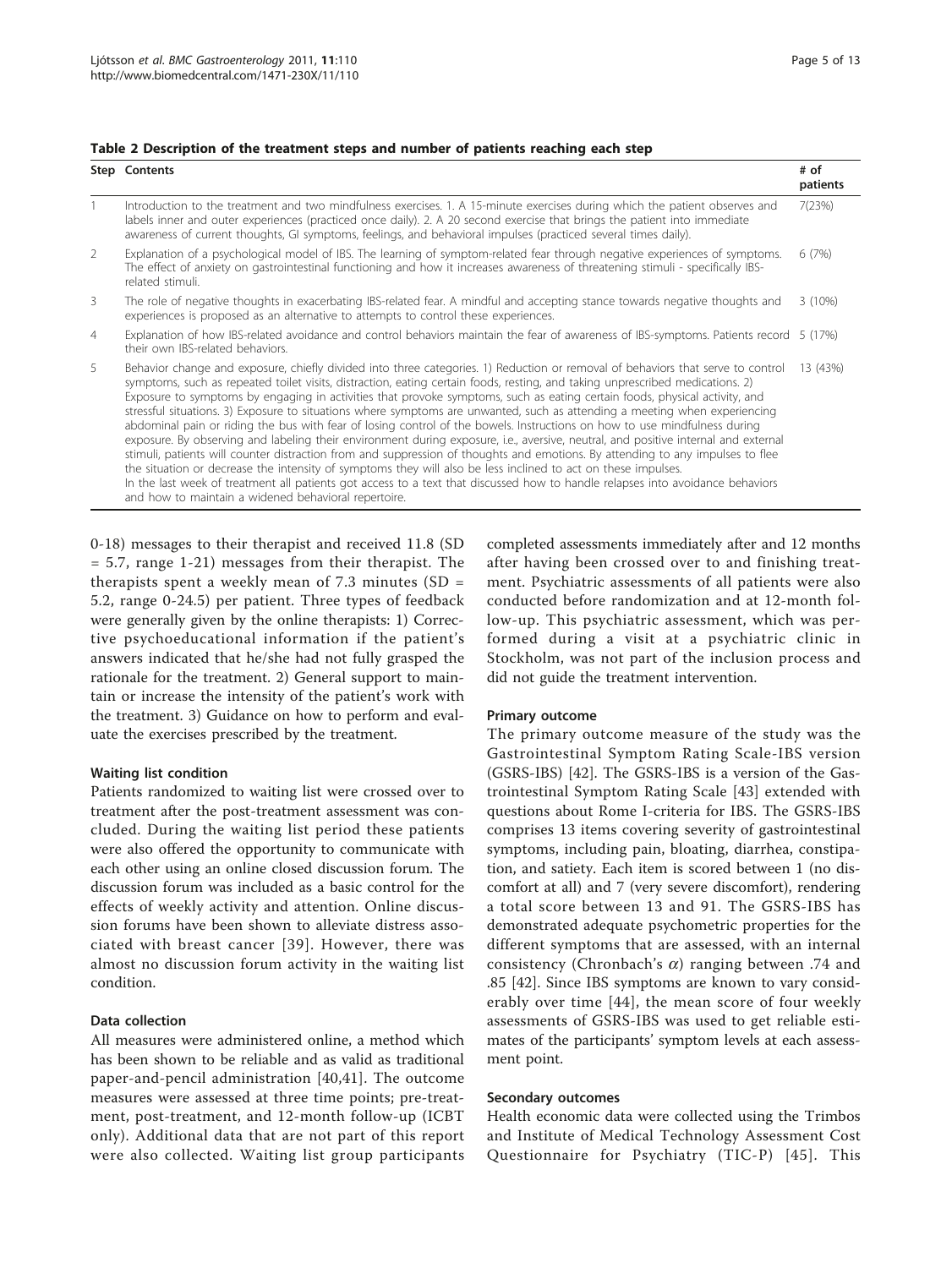questionnaire assesses monthly health care consumption (direct medical costs) and time spent in other health promoting activities (direct non-medical costs). The TIC-P also assesses monthly sick-leave, reduced work capacity at work and in the domestic realm, and employment status (indirect non-medical costs).

The Irritable Bowel Syndrome Quality of Life Instrument (IBS-QOL) [[46\]](#page-11-0) was used to assess the impact on quality of life for patients with IBS, and includes domains such as dysphoric thoughts, symptoms interference with activity, food avoidance, and impact on relationships. The IBS-QOL consists of 34 items scored between 1 and 6 and the total score is transformed to a 0 to 100 scale, where 0 represents minimum quality of life and 100 represents maximum quality of life. The IBS-QOL shows high internal consistency (Chronbach's  $\alpha$  = .95) and test-retest reliability (*r* = .86) [[46](#page-11-0)].

The Visceral Sensitivity Index (VSI) [[28\]](#page-11-0) measures the cognitive, affective, attentional, and behavioral dimensions relating to fear of IBS symptoms and associated situations. The VSI comprises 15 items that are scored between 0 and 6, with a total score between 0 (minimum GSA) and 75 (maximum GSA). The VSI has demonstrated high internal consistency (Chronbach's  $\alpha$ = .90 - .92) [\[28](#page-11-0)] and most notably it has been shown to be a key explanatory variable in predicting IBS diagnostic status [[24\]](#page-11-0).

The Sheehan Disability Scales [[47](#page-11-0)] assess symptom induced disability in three domains: social, work, and family from 0 (no disability) to 10 (severe disability), with a total score between 0 and 30. The Sheehan Disability Scales show high internal consistency with Chronbach's  $\alpha$  = 0.89 [\[48](#page-11-0)].

At 12-month follow-up patients were also asked what type of health care, if any, they had utilized because of IBS-symptoms since the treatment had ended.

# Analysis

Main outcome continuous variables were analyzed in SPSS 19 using a linear mixed effects model fitted with full information maximum likelihood estimation (FIML) [[49](#page-11-0)]. Linear mixed models take into account the nonindependence of repeated-measures data and individual heterogeneity by including random effects in the model. The superior qualities regarding missing data as well as increased power compared to the traditional repeated measures ANOVA make mixed models the preferred choice for longitudinal data analysis [[50\]](#page-11-0). Linear mixed models were used to examine the difference in rates of change between the ICBT and waiting list from pre- to post-treatment as the fixed effects interaction between group and time. Model selection was determined analytically by means of likelihood ratio tests and included random intercepts. Error terms were held equal across time and were not correlated. Mixed models were also used to examine the effect of time between post-treatment and 12-month follow-up for the ICBT group. Sensitivity analyses were conducted by including treatment seeking within the follow-up period as a covariate in the analyses. These models used the same covariance structures as above.

All available data from all participants and measurement points were used, which made this an intent-totreat analysis. Under the assumption of data missing at random (MAR), FIML provides unbiased parameter estimates compared to traditional methods (such as last observation carried forward) even with a substantial proportion of missing data [[51\]](#page-11-0). FIML under the assumption of MAR requires that observed variables that are associated with the likelihood of data missingness are included in the analysis [\[52\]](#page-11-0). Prior to conducting the primary analysis, the missing data mechanism was assessed by exploring the relationships between baseline characteristics and the presence of missing data in the sample.

All confidence intervals are given with a 95% margin. Between-groups effect sizes were calculated as standardized mean differences (Cohen's d). Conservative estimates of effect sizes were obtained by replacing missing post-treatment data with pre-treatment data.

# Cost-effectiveness analysis

The same methodological approach in the cost-effectiveness analysis as in our previous study [[17\]](#page-10-0) was used to make the results comparable across studies. Self-reports from TIC-P were used to estimate the costs generated by the participants. Medication costs were based on the market price in Sweden. Costs of health care visits were estimated using national tariffs in Sweden. Productivity losses were based on the human capital approach, which means that the value of reduced work productivity were calculated using average gross earning [[53\]](#page-11-0). Gross earnings were estimated using the average salary in Sweden by education level. Domestic losses were estimated at \$ 13.17 in accordance with our previous study [[17](#page-10-0)] and originally estimated by Smit et al. [\[54](#page-11-0)]. Costs were converted to US\$ using purchasing power parities for the reference year 2010 [\[55\]](#page-11-0). The statistical cost data analyses were conducted using STATA 11/IC and SPSS 19 in three steps:

First, cost means between treatment and control group at pre-treatment, post-treatment and at 12-month follow-up were estimated. Similar to our previous study [[17](#page-10-0)], missing cost data was imputed in a last-observation-carried-forward manner, and all costs were extrapolated to a 12-month period. ANCOVA with posttreatment costs as dependent variables and pre-treatment costs as covariates were conducted to assess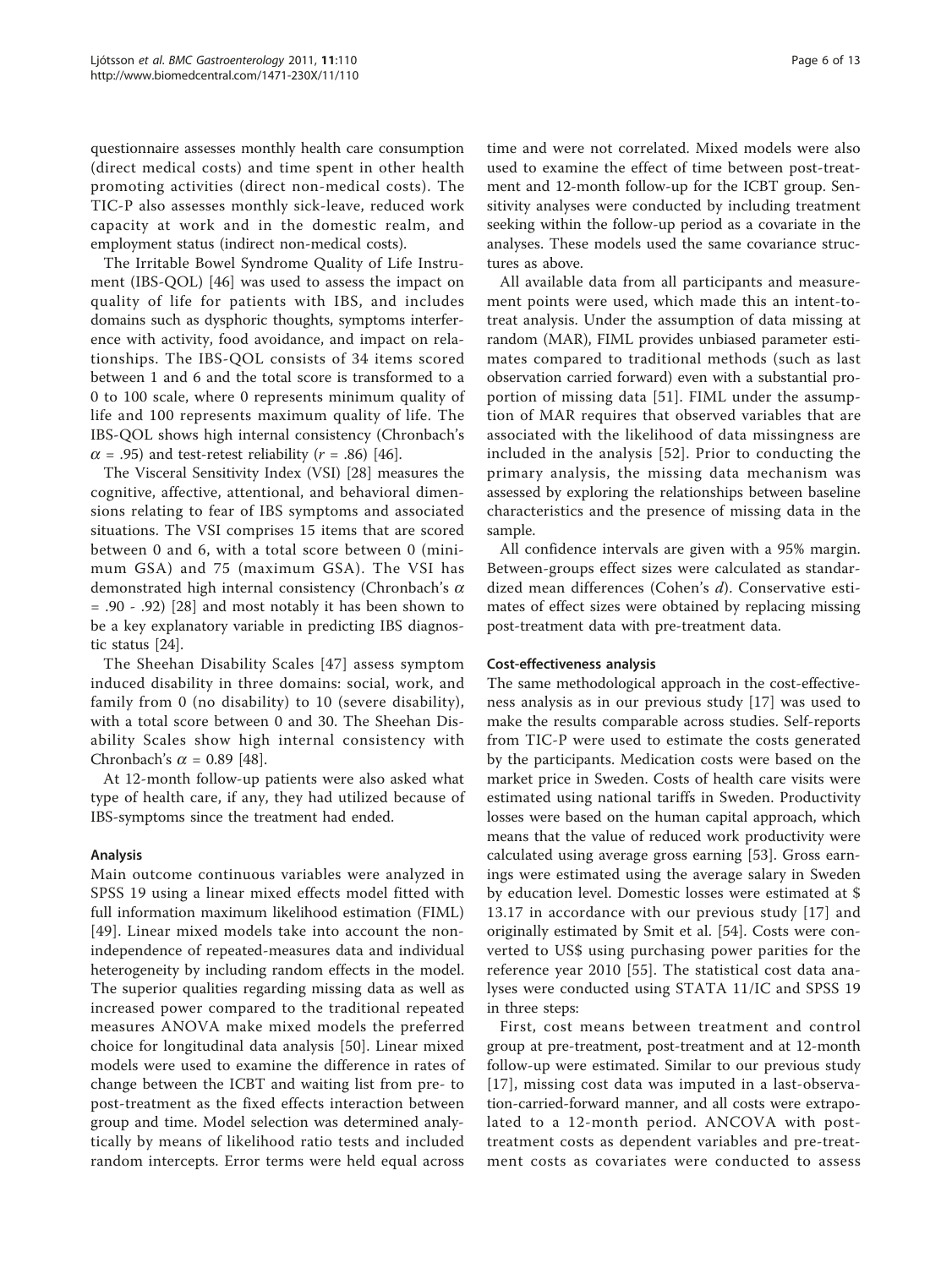<span id="page-6-0"></span>between-group differences in change from pre- to posttreatment. Paired t-tests were used to test within-group differences from pre- to post-treatment. Bootstrap replications (5000 replications) were used as we expected the cost-data to be non-normally distributed [\[56](#page-11-0)].

Second, incremental cost-effectiveness ratio (ICER) was estimated computing differences in costs and effects between both conditions: (C(ICBT) - C(WL))/(E(ICBT) - E(WL)). C refers to the pre-post cost differences and E is the proportion of patients showing clinically significant improvement in both conditions [[53\]](#page-11-0). Similarly to our previous cost-effectiveness study, clinically significant improvement was defined as at least 50% symptom reduction on the GSRS-IBS. This calculation was repeated 5000 times (for each bootstrap sample) generating a scatter of simulated ICERs, which represents the probability of the treatment being cost-effective. Figure 2 presents a scatterplot of the simulated ICERs. If a majority of the ICERs appear in the southeast quadrant of the figure, lower societal costs are achieved alongside beneficial health gains. From a cost-effectiveness perspective, this is the most favorable outcome. ICERs located in the northeast quadrant indicate that better health gains are achieved with ICBT but to higher societal costs compared to no treatment. ICERs in the northwest quadrant indicate that ICBT is inferior to no treatment and results in higher societal costs. ICERs located in the southwest quadrant indicate that ICBT is associated with inferior health gains but produces lowered societal costs compared to no treatment.

Third, the economic long-term impact using 12 month follow-up data was investigated. Since there was no experimental control at 12-month follow-up, the treatment group's follow-up data was imputed and compared with the post-treatment data of the control group. This was done to test whether the extrapolation to a 12 month period was a reliable analysis procedure.



#### Exploratory analysis

Clinical guidelines recommend that IBS patients should be referred to psychological treatments if they show anxiety, activity disruption or poor coping strategies [[7,](#page-10-0)[57\]](#page-11-0). Since patients were recruited without taking these factors into consideration, we tested whether low levels of anxiety and poor coping strategies (as measured by the VSI) or activity disruption (as measured by the IBS-QOL and Sheehan Disability Scales) predicted low treatment response (as measured by change score on the GSRS-IBS from pre- to post-treatment). This was done in two ways. First, median split was used to compare the outcome between patients with scores above the median and patients below the median on each of the predictor variables, using t-tests. Second, each of the predictor variables was correlated with the outcome, while controlling for the pre-treatment value of GSRS-IBS. These analyses were only performed on the ICBT patients who participated in the post-treatment assessment.

# **Results**

# Missing data

A total of 50 of the 61 randomized patients (82%) completed the post-treatment assessment, 23 of 30 (77%) in the ICBT group and 27 of 31 (87%) in the waiting list. Statistical tests of baseline characteristics showed that patients with missing data tended to score higher on GSRS-IBS ( $m = 48.1$ ,  $SD = 12.5$  vs.  $m = 40.9$ ,  $SD = 11.2$ ;  $t_{60}$  = 1.90,  $p$  = .06) than patients that completed the post-treatment assessment. Within the ICBT condition, patients that dropped out scored lower on the IBS-QOL at pre-treatment (*m* = 52.2, *SD* = 26.1 vs. *m* = 72.0, *SD* = 17.1;  $t_{28}$  = 2.36,  $p$  = .03). The pre-treatment scores of GSRS-IBS and IBS-QOL were therefore included as candidate covariates in the analyses. If these variables significantly improved the model they were retained in the final model. Of the 30 patients in the ICBT group, 20 (67%) completed the 12-month follow-up assessment. One of these patients did not complete the post-treatment assessment, but was included in the analysis of change between post-treatment and follow-up resulting in 24 patients in this analysis. Of these 24 patients 5 had missing data at either post-treatment or 12-month follow-up. Because of the small groups, no analyses were conducted to examine baseline differences between the 5 patients with missing data and the 19 with complete data.

#### Group comparisons

Results on the outcome measures at pre- and post-treatment for both groups are displayed in Table [3](#page-7-0) together with coefficients for the fixed effects of group, time,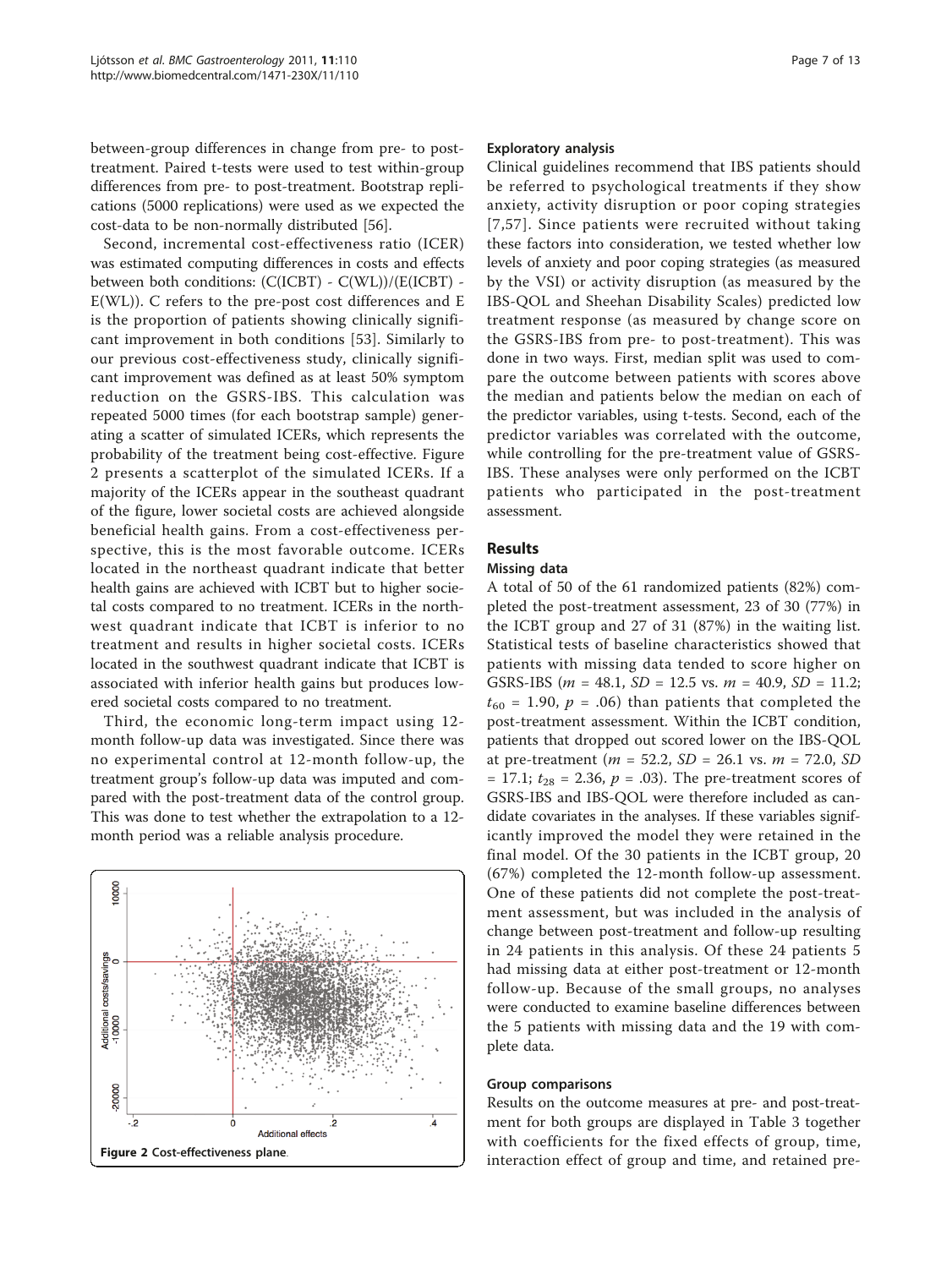|                                     | <b>Treatment</b> |      |      | <b>Waiting list</b> |      |      | <b>Effect size</b>     | <b>Mixed models</b> |         |                  |
|-------------------------------------|------------------|------|------|---------------------|------|------|------------------------|---------------------|---------|------------------|
|                                     | $\boldsymbol{n}$ | m    | SD   | $\mathsf{n}$        | m    | SD   | Cohen's d (95% CI)     | <b>Effect</b>       | B       | $\boldsymbol{p}$ |
| GSRS-IBS                            |                  |      |      |                     |      |      |                        |                     |         |                  |
| Pre                                 | 30               | 44.6 | 11.1 | 31                  | 39.8 | 12.0 |                        | Group               | 4.9     | .12              |
| Post                                | 23               | 31.0 | 10.2 | 27                  | 40.9 | 14.5 | $0.77$ $(0.19 - 1.34)$ | Time                | 0.6     | .63              |
| <b>FU</b>                           | 19               | 29.9 | 12.6 |                     |      |      |                        | GxT                 | $-11.7$ | .001             |
| <b>IBS-QOL</b>                      |                  |      |      |                     |      |      |                        |                     |         |                  |
| Pre                                 | 30               | 67.4 | 20.9 | 31                  | 76.1 | 18.8 |                        | Group               | $-8.8$  | .09              |
| Post                                | 23               | 82.6 | 13.4 | 27                  | 67.4 | 23.1 | $0.79$ $(0.20-1.35)$   | Time                | $-7.2$  | .001             |
| FU                                  | 20               | 87.6 | 11.8 |                     |      |      |                        | GxT                 | 16.6    | .001             |
| <b>VSI</b>                          |                  |      |      |                     |      |      |                        |                     |         |                  |
| Pre                                 | 30               | 32.5 | 18.0 | 31                  | 27.5 | 16.3 |                        | Group               | 5.0     | .22              |
| Post                                | 23               | 14.1 | 15.1 | 27                  | 26.2 | 17.9 | $0.73$ $(0.14 - 1.29)$ | Time                | $-11.7$ | .01              |
| FU                                  | 20               | 15.5 | 15.9 |                     |      |      |                        | GxT                 | $-14.6$ | .001             |
|                                     |                  |      |      |                     |      |      |                        | COV                 | 0.3     | .03              |
| Sheehan<br><b>Disability Scales</b> |                  |      |      |                     |      |      |                        |                     |         |                  |
| Pre                                 | 30               | 11.9 | 8.1  | 31                  | 8.7  | 6.3  |                        | Group               | 3.2     | .08              |
| Post                                | 23               | 6.4  | 6.7  | 27                  | 7.8  | 7.6  | $0.19$ (-0.37 - 0.75)  | Time                | $-4.4$  | .01              |
| <b>FU</b>                           | 20               | 5.2  | 6.6  |                     |      |      |                        | GxT                 | $-4.2$  | .002             |
|                                     |                  |      |      |                     |      |      |                        | COV                 | 0.1     | .04              |

# <span id="page-7-0"></span>Table 3 Continuous outcome measures

Unstandardized (B) coefficients and their p-values are given for fixed in effects in linear mixed models using all data from pre-treatment and post-treatment and all individuals ( $n = 61$ ). The coefficient associated with the main effect of group denotes average score difference between the groups at the pre-treatment assessment. The coefficient associated with the effect of time denotes the average change score from pre to post-treatment across both groups. The coefficient associated with the effect of G  $\times$  T (group  $\times$  time) denotes the difference between groups in change score from pre- to post-treatment. COV is the effect of the pre-treatment value of GSRS-IBS, as a retained covariate in the model, on the post-treatment value. Group<sub>0</sub> = Treatment Group, Group<sub>1</sub> = Waiting List, Time<sub>0</sub> = Pre-treatment, and Time<sub>1</sub> = Post-treatment. Effect sizes are calculated as standardized mean difference (Cohen's d) at post-treatment. GSRS-IBS: Gastrointestinal symptom rating scale-IBS version. IBS-QOL: The Irritable Bowel Syndrome Quality of Life Instrument (IBS-QOL). VSI: The Visceral Sensitivity Index.

treatment covariates. The mixed effect models demonstrated significant interaction effects between group and time on all outcome measures. The between groups effect sizes at post-treatment were in the upper medium range ( $d = 0.73$ -0.79) for all measures except the Sheehan Disability Scales ( $d = 0.19$ ). Replacing missing posttreatment data with pre-treatment data yielded considerably lower effect sizes on the GSRS-IBS  $(d = 0.23)$ , IBS-QOL ( $d = 0.26$ ), and VSI ( $d = 0.26$ ) and a negligible between-groups effect on Sheehan Disability Scales ( $d =$ -0.05).

# Follow-up

Table 3 displays the 12-month follow-up scores for the ICBT group. The mixed effects models gave only one significant effect of time, on the IBS-QOL ( $B = 4.5$ ,  $t_{20.1}$ )  $= 2.2, p = .04$ ). This positive coefficient indicates further improvement on the IBQ-QOL for the ICBT group during the follow-up period while scores on the other outcome measures were maintained. There were no significant effects of time on the GSRS-IBS ( $B = -2.4$ ,  $t_{18.7} = -1.1, p = .27$ , VSI ( $B = -0.4, t_{19.5} = -0.26, p =$ 

.80), or the Sheehan Disability Scales ( $B = -1.4$ ,  $t_{21.6} =$  $-1.2, p = .25$ ).

Seven of the 20 patients (35%) reported further treatment seeking because of IBS during the follow-up period, 6 had consulted a physician and 1 had sought complementary treatment, none had sought further psychological treatment. Sensitivity analysis did not indicate any effect of further treatment seeking on maintenance of improvement during the follow-up period.

#### Cost-effectiveness

Annual cost means are presented in Table [4](#page-8-0). We found no significant between-group interaction effects for any cost domain, but a trend regarding work-cutback  $(F =$ 3.17,  $p = .08$ ) favoring the ICBT condition was observed. Paired t-tests showed a within-group cost reduction in domestic loss ( $p = .01$ ) and reduced medication costs ( $p$ ) = .05) for the ICBT condition. The control group made a significant increase in costs related to work-cutback (p = .03). There were no within-group differences for the treatment group between post-treatment and the 12 month follow-up.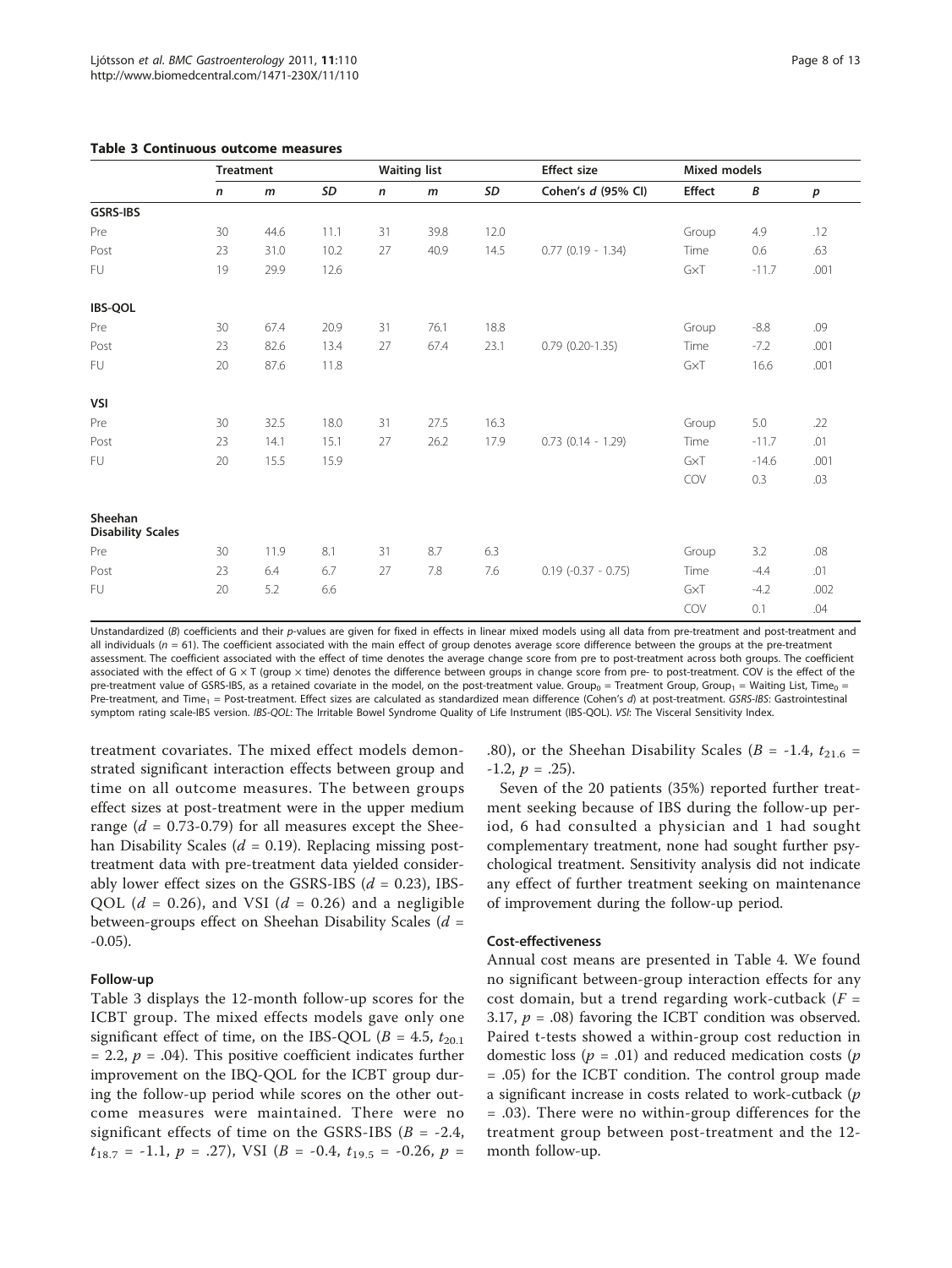#### <span id="page-8-0"></span>Table 4 Mean annual costs

|                                  | <b>Pre-treament</b> |        |                     |        | Post-treatment   |        |                     |        | Follow-up        |        |
|----------------------------------|---------------------|--------|---------------------|--------|------------------|--------|---------------------|--------|------------------|--------|
|                                  | <b>Treatment</b>    |        | <b>Waiting list</b> |        | <b>Treatment</b> |        | <b>Waiting list</b> |        | <b>Treatment</b> |        |
|                                  | $\mathsf{m}$        | (se)   | $m$                 | (se)   | $\mathsf{m}$     | (se)   | m                   | (se)   | $\mathsf{m}$     | (se)   |
| Direct medical costs             | 2487                | (633)  | 2115                | (689)  | 1148             | (301)  | 1453                | (417)  | 1868             | (566)  |
| Health care visits               | 2455                | (634)  | 2082                | (687)  | 1405             | (374)  | 1412                | (413)  | 2284             | (706)  |
| Medications                      | 33                  | (8)    | 33                  | (11)   | 21               | (8)    | 42                  | (18)   | 37               | (17)   |
| Direct non-medical costs         | 504                 | (265)  | 88                  | (42)   | 150              | (105)  | 338                 | (243)  | 405              | (177)  |
| Indirect non-medical costs       | 14817               | (3554) | 13440               | (2852) | 12729            | (3103) | 16233               | (3124) | 12437            | (3134) |
| Unemployment                     | 10204               | (3435) | 7054                | (2937) | 8747             | (3248) | 8465                | (3155) | 8747             | (3248) |
| Sick-leave                       | 3492                | (1531) | 5547                | (1439) | 3028             | (940)  | 6295                | (1698) | 2816             | (900)  |
| Work cutback                     | 376                 | (138)  | 211                 | (78)   | 515              | (233)  | 998                 | (287)  | 426              | (167)  |
| Domestic                         | 744                 | (182)  | 528                 | (157)  | 440              | (152)  | 475                 | (114)  | 448              | (140)  |
| Total (excl. intervention costs) | 17808               | (3866) | 15542               | (3029) | 14306            | (3131) | 18025               | (3367) | 15163            | (2368) |
| Intervention costs               |                     |        |                     |        | 709              | (78)   | 298                 | (26)   | 709              | (78)   |
| Total (incl. intervention costs) | 17808               | (3866) | 15542               | (3029) | 15014            | (3112) | 18323               | (3370) | 15871            | (3343) |

The cost change for the treatment group was \$17,808  $-$  \$15,014 =  $-$ \$2,794 and the cost change in the control group was \$15,542 - \$18,323 = \$2,781. Clinically significant improvement was demonstrated by 6 of 30 (20%) patients in the treatment group and 2 of 31 (6%) patients in the waiting list. The incremental cost effectiveness ratio (ICER) was therefore  $(-2,794 - 2,781)/(0,20)$  $- 0.06$ ) =  $-39,821$ . This means that each significant clinical improvement in IBS was associated with a societal cost-reduction of \$39,821. The cost-effectiveness plane (Figure [2\)](#page-6-0) gives a more detailed view of the data: 87% of the ICERs were located in the southeast corner, indicating that ICBT was associated with societal cost reductions and also produced health gains compared to the waiting list. There was an 8% probability of the treatment producing superior health gains but to higher societal costs (northeast quadrant). Only 4% and 1% of the ICERs were located in the least favorable quadrants, the southwest and northwest, respectively.

We repeated the analyses and imputed 12-month follow-up data for the treatment group and compared it with the waiting list's post data. A majority (79%) of the ICERs remained in the southeast corner, indicating robustness of the results.

# Prediction of outcome

The VSI, IBS-QOL and Sheehan Disability Scales were used to test if low values predicted low improvement on the GSRS-IBS. Using median split the difference in outcome between high and low scorers on the IBS-QOL, VSI, and SDS were not significant ( $p = .11 - .23$ ). When the predictors were correlated with the symptom improvement score, controlling for GSRS-IBS baseline score, none significantly predicted the change in GSRS-IBS ( $p = .12 - .50$ ,  $r = .15 - .34$ ).

# **Discussion**

The aim of this study was to evaluate the acceptability, effectiveness, and cost-effectiveness of a treatment previously demonstrated to be efficacious in treating a selfselected sample of IBS patients [[14,15\]](#page-10-0). Patients in this study were consecutively recruited from a gastroenterological clinic and were randomized to ICBT or a waiting list. There was considerable dropout in the study, with only 77% of the ICBT patients participating in the posttreatment assessment and 43% completing the treatment. Compared to the waiting list, the ICBT participants experienced reductions in IBS symptoms, anxiety related to IBS symptoms, as well as improvements in IBS-related quality of life. The effects were more pronounced on the IBS-specific measures than the general measure of daily functioning, probably owing to low pre-treatment values on this measure. Despite the large dropout from the ICBT condition, the treatment produced societal cost-savings compared to the waiting list. Additionally, the cost-savings offset the treatment costs both in short- and long-term.

In our previous trial where we used a waiting list as comparison group, the between-groups effect on GSRS-IBS  $(d = 1.21)$  [[14\]](#page-10-0) was larger than the between-groups effect observed in this trial  $(d = 0.77)$ . Using conservative estimates, by replacing the missing data with pretreatment assessments, the between-group effect sizes were even lower. Because of the large proportion of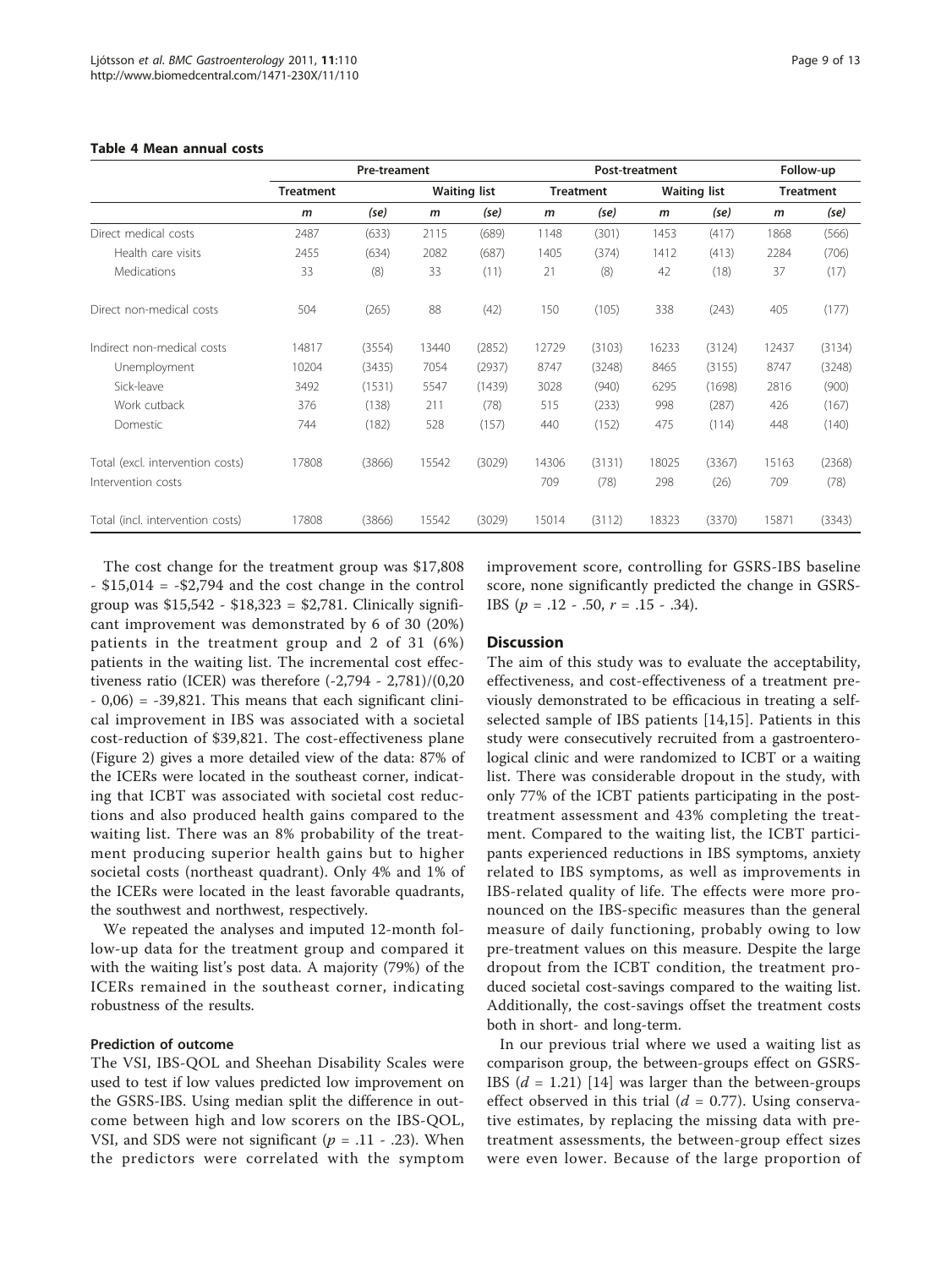missing data and the fact that patients that dropped out were more impaired than the patients that stayed in the trial, the conservative effect sizes are highly influenced by the dropouts. Still, they indicate that for the whole randomized sample, ICBT was clearly less effective than in our previous studies.

The acceptability of ICBT, as measured by the proportions of patients in the ICBT group that stayed in the study (77%) and completed treatment (43%), also differed between this study and our previous studies. In these, 90%-99% of participants completed the post-treatment assessment [[14,15](#page-10-0)] and 69% of the participants completed all five treatment steps [[14](#page-10-0)]. In addition, while 14 of 75 included patients (19%) withdrew from this study before randomization, 0%-3% withdrew from our previous studies after inclusion [[14,15\]](#page-10-0).

These differences in effectiveness and acceptability are likely linked to the differences in recruitment method. In our study of group CBT for IBS [\[18\]](#page-10-0), gastroenterologists at several clinics referred patients that they judged would benefit from treatment and in our previous studies of ICBT [[14](#page-10-0),[15\]](#page-10-0), patients were self-referred. It would be reasonable to assume that the patients in this study, who were offered to participate simply because they visited a gastroenterological clinic, would be less motivated to engage in treatment. Exposure treatment demands a lot from patients and ICBT also requires them to work independently with planning and conducting the exposure exercises. This may have been too challenging for some patients who might not have applied for the study if we would have used self-referral as recruitment method.

According to clinical guidelines, IBS patients with anxiety, poor coping strategies, or functional impairment should be offered psychological treatment [\[7](#page-10-0)[,57](#page-11-0)]. Indeed, a recent study showed that improvement after CBT for IBS was mediated through change in avoidance behaviors and negative thoughts about symptoms [[58](#page-11-0)] and that less adaptive IBS behaviors predicted good outcome [[59\]](#page-11-0). However, in this study we did not observe this association. It seems that patients who displayed comparably low levels of avoidance still experienced symptom improvement by changing these behaviors. The study does suggest that large impairment and severe symptoms may be predictive of treatment dropout. However, our previous studies point in another direction. The average pre-treatment scores on GSRS-IBS and IBS-QOL were markedly higher in those studies than in this study, while participants showed larger improvement and treatment adherence [[14](#page-10-0),[15\]](#page-10-0). This is in accordance with research demonstrating that IBS patients recruited through the internet are more impaired than clinical patients [[60\]](#page-11-0). Thus, it seems that the method of recruitment is more predictive of

treatment outcome than symptom severity and level of impairment. More research is needed to establish what minimum level of avoidance behaviors that is required to benefit from a treatment that targets these behaviors. Other types of psychological treatments for IBS, such as hypnosis, self-management, psychodynamic therapy, and cognitive therapy, may target other mechanisms and require other selection criteria.

An important limitation in this study is our use of a waiting list as a comparison group. Although this practice is common in trials of psychological treatments it has been criticized as it does not control for non-specific factors such as expectancy of improvement and attention from a caregiver [[61\]](#page-11-0). Several trials of psychological treatments for IBS have failed to show differential effects on symptoms when using attention control conditions [\[32,62](#page-11-0)-[64](#page-12-0)], and a recent study showed that IBS patients even respond to open-label placebo [[65\]](#page-12-0). These studies underline the need for an active control group when evaluating psychological treatments for IBS. However, ICBT did show superiority to an active control in our previous study where 195 self-referred IBS patients were randomized to ICBT or internet-delivered stress management [\[15](#page-10-0)].

Another limitation is that although our aim was to evaluate the treatment for a clinical sample, it was not carried out within a clinical context. Patients had to participate in an extensive pre-treatment assessment, including a psychiatric evaluation and four weeks of weekly symptom ratings, and were then randomized to treatment or waiting list. These circumstances are seldom part of clinical care and may have contributed to the high dropout rate. We did not include patients who had severe diarrhea and were therefore judged to require prescription of psychotropic drugs. Eleven of the 131 eligible patients (8%) were excluded from the study for this reason. It would have been preferable to prescribe the drug and after evaluation of its effects possibly offer these patients participation in the study. However, for practical reasons this was not possible, as it would have altered the inclusion procedure and time frame. This further limits the generalizability of the results regarding these patients.

The cost-effectiveness analysis also has some limitations. We did not use the actual salary of the patients but estimated them based on educational levels. This produces errors in the estimated costs but should not affect the ICER as it relies on the randomization. Further, we estimated the cost of treatment based only on the amount of therapist time. This estimation does not include the cost of writing the treatment manual or developing the web platform used for delivering the ICBT, nor does it include the overhead costs of running an ICBT treatment clinic.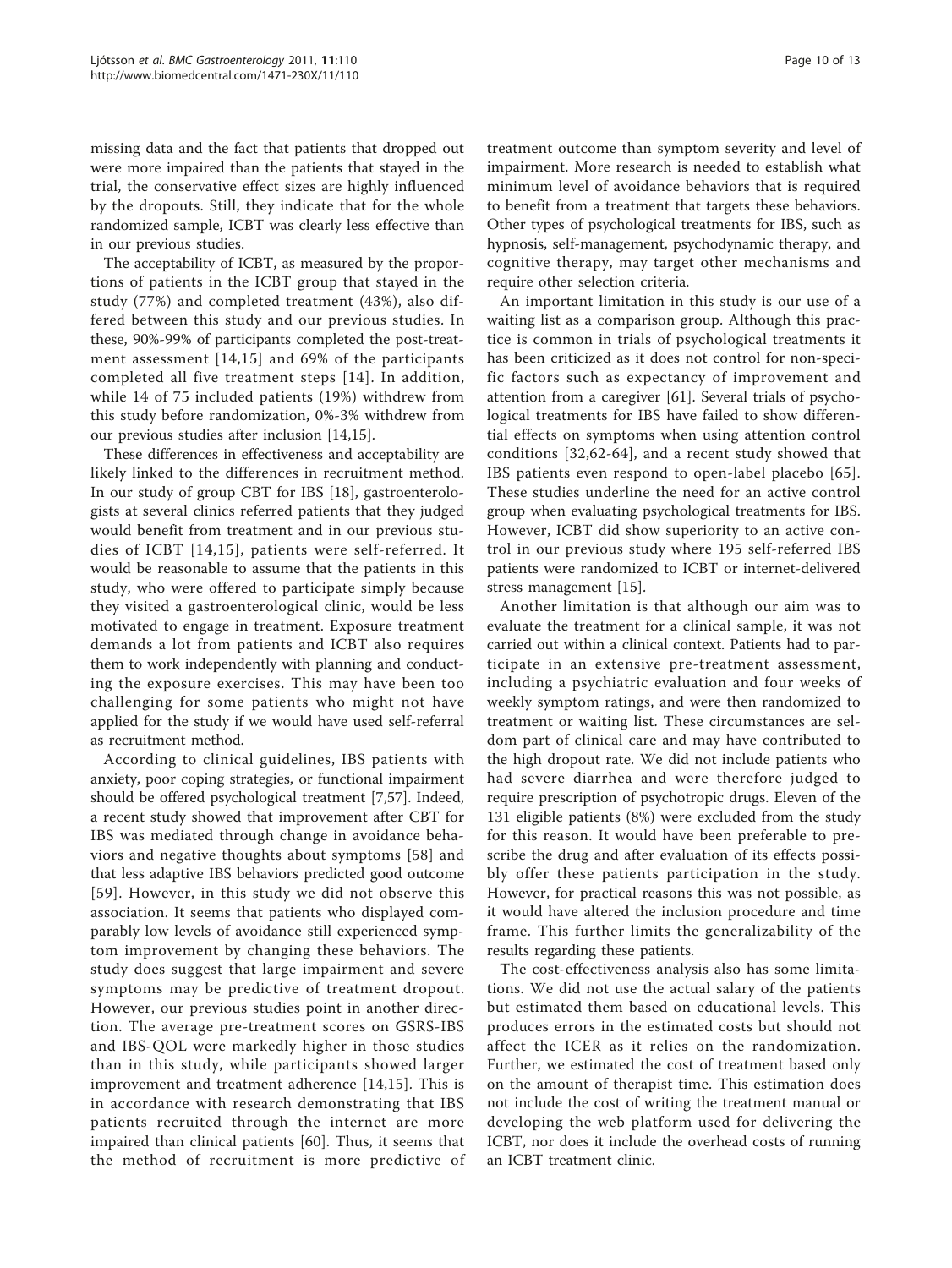# <span id="page-10-0"></span>Conclusions

This study shows that ICBT for IBS, based on exposure principles, can be an effective treatment option for some patients at a tertiary care clinic. Patients with large impairment and severe symptoms may be less able or willing to engage in ICBT. From a cost-effectiveness perspective, offering ICBT to clinical patients seems to lead to considerable societal savings compared to no further treatment after regular clinical care, even with large dropout rates and low treatment adherence. For patients that benefit from the treatment, improvements are maintained over a 12-month period. More research is needed to clarify for which patients ICBT based on exposure and mindfulness exercises is best suited.

#### Abbreviations

CBT: Cognitive Behavior Therapy; FIML: Full Information Maximum Likelihood; GSA: Gastrointestinal Specific Anxiety; GSRS-IBS: The Gastrointestinal Symptom Rating Scale - IBS version; IBS-QOL: The Irritable Bowel Syndrome Quality of Life Instrument; IBS: Irritable bowel syndrome; ICBT: Internetdelivered Cognitive Behavior Therapy; ICER: Incremental Cost Effectiveness Ratio; MAR: Missing At Random; VSI: The Visceral Sensitivity Index

#### Acknowledgements and funding

The authors wish to thank psychologists Lisa Falk, Sara Rydh, and Evelyn Andersson who worked as online therapist, doctors Lars Kjellström, Tom Lindfors, and Arnold Söderlind for recruiting the patients, nurse Monica Hellberg for coordinating the study, and Hugo Hesser for statistical consultation.

This study was funded by the Stockholm City Council, the Stockholm Centre for Psychiatry Research, Linköping University, the Söderström-Königska Foundation, and the Bror Gadelius Foundation. The main funding organization (Stockholm County Council) is a public institution and none of the funding organizations had any role in the design and conduct of the study; in the collection, management, and analysis of the data; or in the preparation, review, and approval of the manuscript.

#### Author details

<sup>1</sup>Department of Clinical Neuroscience, Division of Psychiatry, Karolinska Institutet, Stockholm, Sweden. <sup>2</sup>Department of Behavioural Sciences and Learning; Swedish Institute for Disability Research, Linköping University, Linköping, Sweden. <sup>3</sup>Department of Gastroenterology, Sabbatsberg hospital, Stockholm, Sweden.

#### Authors' contributions

BL participated in the design of the study, supervised the treatment of the patients, coordinated the study, and had the main responsibility for writing the treatment manual, conducting data analyses, and drafting of the manuscript. GA participated in the design of the study, analysis of the data, and drafting of the manuscript. EA participated in the design of the study, analyzed the health economic data, and participated in drafting of the manuscript. EH participated in the design of the study, writing the treatment manual, analysis of the data, and drafting of the manuscript. PL supervised the patient recruitment and participated in the design of the study and drafting of the manuscript. SA participated in the design of the study, assessment of the patients, and drafting of the manuscript. CR participated in the design of the study, assessment of the patients, and drafting of the manuscript. NL had main responsibility for designing the study and participated in drafting of the manuscript. All authors read and approved the final manuscript.

#### Competing interests

The authors declare that they have no competing interests.

Page 11 of 13

Received: 10 February 2011 Accepted: 12 October 2011 Published: 12 October 2011

#### References

- 1. Longstreth GF, Thompson WG, Chey WD, Houghton LA, Mearin F, Spiller RC: [Functional bowel disorders.](http://www.ncbi.nlm.nih.gov/pubmed/16678561?dopt=Abstract) Gastroenterology 2006, 130(5):1480-1491.
- 2. Halder SL, Locke GR, Talley NJ, Fett SL, Zinsmeister AR, Melton LJ: [Impact of](http://www.ncbi.nlm.nih.gov/pubmed/14723614?dopt=Abstract) [functional gastrointestinal disorders on health-related quality of life: a](http://www.ncbi.nlm.nih.gov/pubmed/14723614?dopt=Abstract) [population-based case-control study.](http://www.ncbi.nlm.nih.gov/pubmed/14723614?dopt=Abstract) Aliment Pharmacol Ther 2004, 19(2):233-242.
- Ford AC, Forman D, Bailey AG, Axon AT, Moayyedi P: [Irritable bowel](http://www.ncbi.nlm.nih.gov/pubmed/18371141?dopt=Abstract) [syndrome: a 10-yr natural history of symptoms and factors that](http://www.ncbi.nlm.nih.gov/pubmed/18371141?dopt=Abstract) [influence consultation behavior.](http://www.ncbi.nlm.nih.gov/pubmed/18371141?dopt=Abstract) Am J Gastroenterol 2008, 103(5):1229-1239, quiz 1240.
- Koloski NA, Talley NJ, Boyce PM: [The impact of functional gastrointestinal](http://www.ncbi.nlm.nih.gov/pubmed/10638561?dopt=Abstract) [disorders on quality of life.](http://www.ncbi.nlm.nih.gov/pubmed/10638561?dopt=Abstract) Am J Gastroenterol 2000, 95(1):67-71.
- 5. Drossman DA, Li Z, Andruzzi E, Temple RD, Talley NJ, Thompson WG, Whitehead WE, Janssens J, Funch-Jensen P, Corazziari E, et al: [U.S.](http://www.ncbi.nlm.nih.gov/pubmed/8359066?dopt=Abstract) [householder survey of functional gastrointestinal disorders. Prevalence,](http://www.ncbi.nlm.nih.gov/pubmed/8359066?dopt=Abstract) [sociodemography, and health impact.](http://www.ncbi.nlm.nih.gov/pubmed/8359066?dopt=Abstract) Dig Dis Sci 1993, 38(9):1569-1580.
- 6. Talley NJ, Gabriel SE, Harmsen WS, Zinsmeister AR, Evans RW: [Medical costs](http://www.ncbi.nlm.nih.gov/pubmed/7498636?dopt=Abstract) [in community subjects with irritable bowel syndrome.](http://www.ncbi.nlm.nih.gov/pubmed/7498636?dopt=Abstract) Gastroenterology 1995, 109(6):1736-1741.
- 7. Spiller R, Aziz Q, Creed F, Emmanuel A, Houghton L, Hungin P, Jones R, Kumar D, Rubin G, Trudgill N, et al: [Guidelines on the irritable bowel](http://www.ncbi.nlm.nih.gov/pubmed/17488783?dopt=Abstract) [syndrome: mechanisms and practical management.](http://www.ncbi.nlm.nih.gov/pubmed/17488783?dopt=Abstract) Gut 2007, 56(12):1770-1798.
- 8. Sandler RS, Everhart JE, Donowitz M, Adams E, Cronin K, Goodman C, Gemmen E, Shah S, Avdic A, Rubin R: [The burden of selected digestive](http://www.ncbi.nlm.nih.gov/pubmed/11984534?dopt=Abstract) [diseases in the United States.](http://www.ncbi.nlm.nih.gov/pubmed/11984534?dopt=Abstract) Gastroenterology 2002, 122(5):1500-1511.
- 9. Mayer EA: [Clinical practice. Irritable bowel syndrome.](http://www.ncbi.nlm.nih.gov/pubmed/18420501?dopt=Abstract) N Engl J Med 2008, 358(16):1692-1699.
- 10. Hungin AP: [Self-help interventions in irritable bowel syndrome.](http://www.ncbi.nlm.nih.gov/pubmed/16609132?dopt=Abstract) Gut 2006, 55(5):603-604.
- 11. Andersson G: [Using the Internet to provide cognitive behaviour therapy.](http://www.ncbi.nlm.nih.gov/pubmed/19230862?dopt=Abstract) Behav Res Ther 2009, 47(3):175-180.
- 12. Bergström J, Andersson G, Ljótsson B, Rück C, Andréewitch S, Karlsson A, Carlbring P, Andersson E, Lindefors N: [Internet- versus group-administered](http://www.ncbi.nlm.nih.gov/pubmed/20598127?dopt=Abstract) [cognitive behaviour therapy for panic disorder in a psychiatric setting: a](http://www.ncbi.nlm.nih.gov/pubmed/20598127?dopt=Abstract) [randomised trial.](http://www.ncbi.nlm.nih.gov/pubmed/20598127?dopt=Abstract) BMC Psychiatry 2010, 10(1):54.
- 13. Hedman E, Andersson G, Ljótsson B, Andersson E, Rück C, Mörtberg E, Lindefors N: [Internet-Based Cognitive Behavior Therapy vs. Cognitive](http://www.ncbi.nlm.nih.gov/pubmed/21483704?dopt=Abstract) [Behavioral Group Therapy for Social Anxiety Disorder: A Randomized](http://www.ncbi.nlm.nih.gov/pubmed/21483704?dopt=Abstract) [Controlled Non-inferiority Trial.](http://www.ncbi.nlm.nih.gov/pubmed/21483704?dopt=Abstract) PLoS ONE 2011, 6(3):e18001.
- 14. Ljótsson B, Falk L, Wibron Vesterlund A, Hedman E, Lindfors P, Rück C, Hursti T, Andréewitch S, Jansson L, Lindefors N, et al: [Internet-delivered](http://www.ncbi.nlm.nih.gov/pubmed/20362976?dopt=Abstract) exposure [and mindfulness based therapy for irritable bowel syndrome](http://www.ncbi.nlm.nih.gov/pubmed/20362976?dopt=Abstract)  [a randomized controlled trial.](http://www.ncbi.nlm.nih.gov/pubmed/20362976?dopt=Abstract) Behav Res Ther 2010, 48(6):531-539.
- 15. Ljótsson B, Hedman E, Andersson E, Hesser H, Lindfors P, Hursti T, Rydh S, Rück C, Lindefors N, Andersson G: [Internet-Delivered Exposure-Based](http://www.ncbi.nlm.nih.gov/pubmed/21537360?dopt=Abstract) [Treatment vs. Stress Management for Irritable Bowel Syndrome: A](http://www.ncbi.nlm.nih.gov/pubmed/21537360?dopt=Abstract) [Randomized Trial.](http://www.ncbi.nlm.nih.gov/pubmed/21537360?dopt=Abstract) Am J Gastroenterol 2011, 106(8):1481-1491.
- 16. Ljótsson B, Hedman E, Lindfors P, Hursti T, Lindefors N, Andersson G, Rück C: [Long-term follow up of internet-delivered exposure and](http://www.ncbi.nlm.nih.gov/pubmed/21092934?dopt=Abstract) [mindfulness based treatment for irritable bowel syndrome.](http://www.ncbi.nlm.nih.gov/pubmed/21092934?dopt=Abstract) Behav Res Ther 2011, 49:58-61.
- 17. Andersson E, Ljótsson B, Smit F, Paxling B, Hedman E, Lindefors N, Andersson G, Rück C: [Cost-effectiveness of internet-based cognitive](http://www.ncbi.nlm.nih.gov/pubmed/21473754?dopt=Abstract) [behavior therapy for Irritable Bowel Syndrome: Results from a](http://www.ncbi.nlm.nih.gov/pubmed/21473754?dopt=Abstract) [randomized controlled trial.](http://www.ncbi.nlm.nih.gov/pubmed/21473754?dopt=Abstract) BMC Public Health 2011, 11(1):215.
- 18. Ljótsson B, Andréewitch S, Hedman E, Rück C, Andersson G, Lindefors N: [Exposure and mindfulness based therapy for irritable bowel syndrome -](http://www.ncbi.nlm.nih.gov/pubmed/20079485?dopt=Abstract) [An open pilot study.](http://www.ncbi.nlm.nih.gov/pubmed/20079485?dopt=Abstract) J Behav Ther Exp Psychiatry 2010, 41(3):185-190.
- 19. Moss-Morris R, McAlpine L, Didsbury LP, Spence MJ: [A randomized](http://www.ncbi.nlm.nih.gov/pubmed/19531276?dopt=Abstract) [controlled trial of a cognitive behavioural therapy-based self](http://www.ncbi.nlm.nih.gov/pubmed/19531276?dopt=Abstract)[management intervention for irritable bowel syndrome in primary care.](http://www.ncbi.nlm.nih.gov/pubmed/19531276?dopt=Abstract) Psychol Med 2010, 40(1):85-94.
- 20. Jarrett ME, Cain KC, Burr RL, Hertig VL, Rosen SN, Heitkemper MM: [Comprehensive self-management for irritable bowel syndrome:](http://www.ncbi.nlm.nih.gov/pubmed/19690523?dopt=Abstract)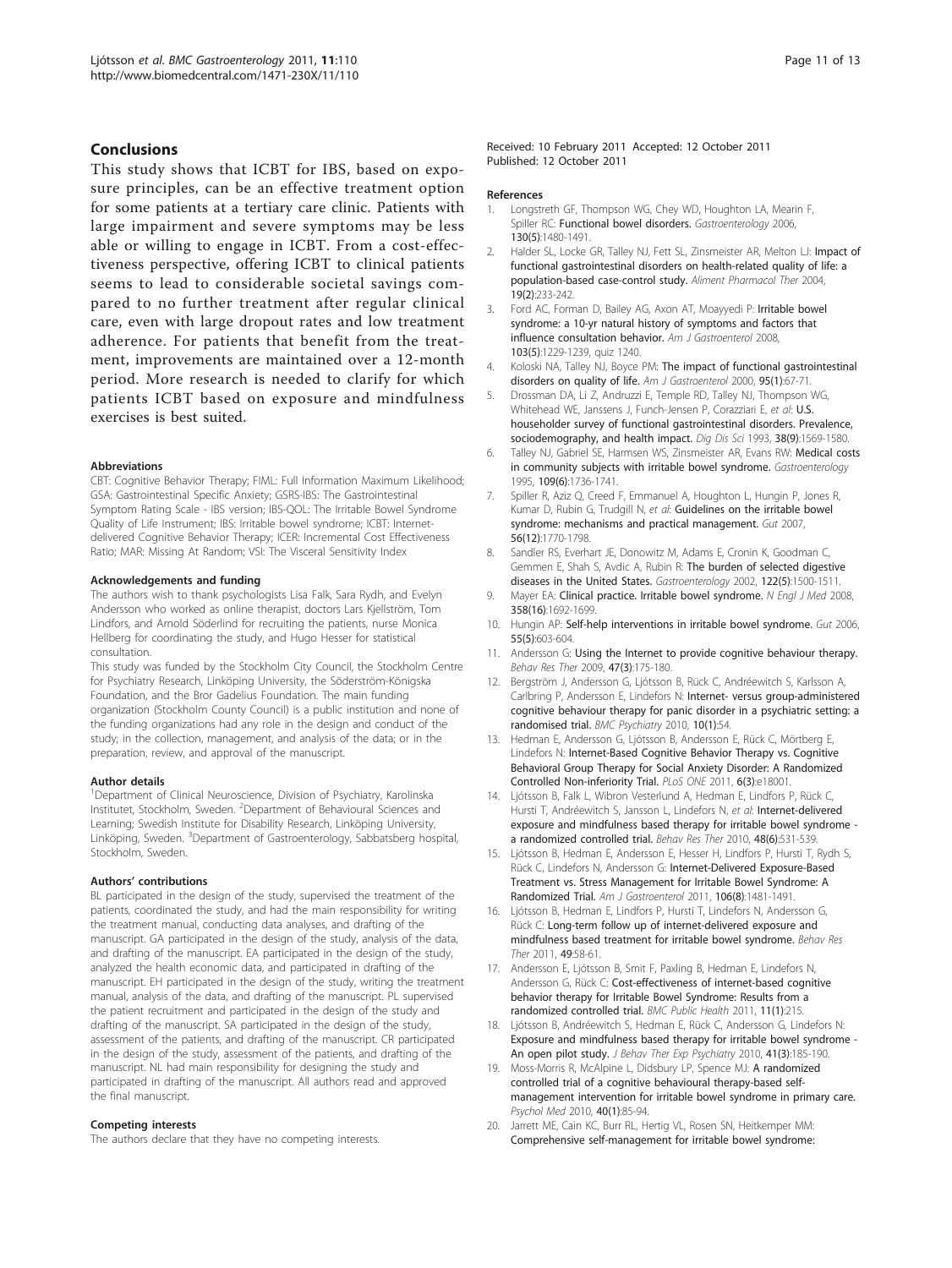<span id="page-11-0"></span>[randomized trial of in-person vs. combined in-person and telephone](http://www.ncbi.nlm.nih.gov/pubmed/19690523?dopt=Abstract) [sessions.](http://www.ncbi.nlm.nih.gov/pubmed/19690523?dopt=Abstract) Am J Gastroenterol 2009, 104(12):3004-3014.

- 21. Hunt MG, Moshier S, Milonova M: [Brief cognitive-behavioral internet](http://www.ncbi.nlm.nih.gov/pubmed/19570525?dopt=Abstract) [therapy for irritable bowel syndrome.](http://www.ncbi.nlm.nih.gov/pubmed/19570525?dopt=Abstract) Behav Res Ther 2009, 47:797-802.
- 22. Lackner JM, Jaccard J, Krasner SS, Katz LA, Gudleski GD, Holroyd K: [Self](http://www.ncbi.nlm.nih.gov/pubmed/18524691?dopt=Abstract)[administered cognitive behavior therapy for moderate to severe irritable](http://www.ncbi.nlm.nih.gov/pubmed/18524691?dopt=Abstract) [bowel syndrome: clinical efficacy, tolerability, feasibility.](http://www.ncbi.nlm.nih.gov/pubmed/18524691?dopt=Abstract) Clin Gastroenterol Hepatol 2008, 6(8):899-906.
- 23. Boutron I, Moher D, Altman DG, Schulz KF, Ravaud P: [Extending the](http://www.ncbi.nlm.nih.gov/pubmed/18283207?dopt=Abstract) [CONSORT statement to randomized trials of nonpharmacologic](http://www.ncbi.nlm.nih.gov/pubmed/18283207?dopt=Abstract) [treatment: explanation and elaboration.](http://www.ncbi.nlm.nih.gov/pubmed/18283207?dopt=Abstract) Ann Intern Med 2008, 148(4):295-309.
- 24. Labus JS, Mayer EA, Chang L, Bolus R, Naliboff BD: [The central role of](http://www.ncbi.nlm.nih.gov/pubmed/17244851?dopt=Abstract) [gastrointestinal-specific anxiety in irritable bowel syndrome: further](http://www.ncbi.nlm.nih.gov/pubmed/17244851?dopt=Abstract) [validation of the visceral sensitivity index.](http://www.ncbi.nlm.nih.gov/pubmed/17244851?dopt=Abstract) Psychosom Med 2007, 69(1):89-98.
- 25. Almy TP, Tulin M: [Alterations in colonic function in man under stress;](http://www.ncbi.nlm.nih.gov/pubmed/20238757?dopt=Abstract) [experimental production of changes simulating the irritable colon.](http://www.ncbi.nlm.nih.gov/pubmed/20238757?dopt=Abstract) Gastroenterology 1947, 8(5):616-626.
- 26. Mogg K, Mathews A, Bird C, Macgregor-Morris R: [Effects of stress and](http://www.ncbi.nlm.nih.gov/pubmed/2283589?dopt=Abstract) [anxiety on the processing of threat stimuli.](http://www.ncbi.nlm.nih.gov/pubmed/2283589?dopt=Abstract) J Pers Soc Psychol 1990, 59(6):1230-1237.
- 27. Hazlett-Stevens H, Craske MG, Mayer EA, Chang L, Naliboff BD: [Prevalence](http://www.ncbi.nlm.nih.gov/pubmed/14642979?dopt=Abstract) [of irritable bowel syndrome among university students: the roles of](http://www.ncbi.nlm.nih.gov/pubmed/14642979?dopt=Abstract) [worry, neuroticism, anxiety sensitivity and visceral anxiety.](http://www.ncbi.nlm.nih.gov/pubmed/14642979?dopt=Abstract) J Psychosom Res 2003, 55(6):501-505.
- 28. Labus JS, Bolus R, Chang L, Wiklund I, Naesdal J, Mayer EA, Naliboff BD: [The](http://www.ncbi.nlm.nih.gov/pubmed/15456470?dopt=Abstract) [Visceral Sensitivity Index: development and validation of a](http://www.ncbi.nlm.nih.gov/pubmed/15456470?dopt=Abstract) [gastrointestinal symptom-specific anxiety scale.](http://www.ncbi.nlm.nih.gov/pubmed/15456470?dopt=Abstract) Aliment Pharmacol Ther 2004, 20(1):89-97.
- 29. Jerndal P, Ringstrom G, Agerforz P, Karpefors M, Akkermans LM, Bayati A, Simren M: [Gastrointestinal-specific anxiety: an important factor for](http://www.ncbi.nlm.nih.gov/pubmed/20367800?dopt=Abstract) [severity of GI symptoms and quality of life in IBS.](http://www.ncbi.nlm.nih.gov/pubmed/20367800?dopt=Abstract) Neurogastroenterol Motil 2010, 22(6):646-e179.
- 30. Reme SE, Darnley S, Kennedy T, Chalder T: [The development of the](http://www.ncbi.nlm.nih.gov/pubmed/20708455?dopt=Abstract) [irritable bowel syndrome-behavioral responses questionnaire.](http://www.ncbi.nlm.nih.gov/pubmed/20708455?dopt=Abstract) J Psychosom Res 2010, 69(3):319-325.
- 31. Hayes SC: Acceptance and commitment therapy, relational frame theory, and the third wave of behavioral and cognitive therapies. Behav Ther 2004, 35(4):639-665.
- 32. Boyce PM, Talley NJ, Balaam B, Koloski NA, Truman G: [A randomized](http://www.ncbi.nlm.nih.gov/pubmed/14572570?dopt=Abstract) [controlled trial of cognitive behavior therapy, relaxation training, and](http://www.ncbi.nlm.nih.gov/pubmed/14572570?dopt=Abstract) [routine clinical care for the irritable bowel syndrome.](http://www.ncbi.nlm.nih.gov/pubmed/14572570?dopt=Abstract) Am J Gastroenterol 2003, 98(10):2209-2218.
- 33. Craske MG, Wolitzky-Taylor KB, Labus J, Wu S, Frese M, Mayer EA, Naliboff BD: [A cognitive-behavioral treatment for irritable bowel](http://www.ncbi.nlm.nih.gov/pubmed/21565328?dopt=Abstract) [syndrome using interoceptive exposure to visceral sensations.](http://www.ncbi.nlm.nih.gov/pubmed/21565328?dopt=Abstract) Behav Res Ther 2011, 49(6-7):413-421.
- 34. Hayes SC, Villatte M, Levin M, Hildebrandt M: [Open, aware, and active:](http://www.ncbi.nlm.nih.gov/pubmed/21219193?dopt=Abstract) [contextual approaches as an emerging trend in the behavioral and](http://www.ncbi.nlm.nih.gov/pubmed/21219193?dopt=Abstract) [cognitive therapies.](http://www.ncbi.nlm.nih.gov/pubmed/21219193?dopt=Abstract) Annu Rev Clin Psychol 2011, 7:141-168.
- 35. Kearney DJ, McDermott K, Martinez M, Simpson TL: [Association of](http://www.ncbi.nlm.nih.gov/pubmed/21997518?dopt=Abstract) [participation in a mindfulness programme with bowel symptoms,](http://www.ncbi.nlm.nih.gov/pubmed/21997518?dopt=Abstract) [gastrointestinal symptom-specific anxiety and quality of life.](http://www.ncbi.nlm.nih.gov/pubmed/21997518?dopt=Abstract) Alimentary Pharmacology & Therapeutics 2011.
- 36. Gaylord SA, Palsson OS, Garland EL, Faurot KR, Coble RS, Mann JD, Frey W, Leniek K, Whitehead WE: Mindfulness Training Reduces the Severity of Irritable Bowel Syndrome in Women: Results of a Randomized Controlled Trial. Am J Gastroenterol 2011.
- 37. Chiesa A, Malinowski P: [Mindfulness-based approaches: are they all the](http://www.ncbi.nlm.nih.gov/pubmed/21254062?dopt=Abstract) [same?](http://www.ncbi.nlm.nih.gov/pubmed/21254062?dopt=Abstract) J Clin Psychol 2011, 67(4):404-424.
- 38. Lynch TR, Chapman AL, Rosenthal MZ, Kuo JR, Linehan MM: [Mechanisms](http://www.ncbi.nlm.nih.gov/pubmed/16470714?dopt=Abstract) [of change in dialectical behavior therapy: theoretical and empirical](http://www.ncbi.nlm.nih.gov/pubmed/16470714?dopt=Abstract) [observations.](http://www.ncbi.nlm.nih.gov/pubmed/16470714?dopt=Abstract) J Clin Psychol 2006, 62(4):459-480.
- 39. Winzelberg AJ, Classen C, Alpers GW, Roberts H, Koopman C, Adams RE, Ernst H, Dev P, Taylor CB: [Evaluation of an internet support group for](http://www.ncbi.nlm.nih.gov/pubmed/12599221?dopt=Abstract) [women with primary breast cancer.](http://www.ncbi.nlm.nih.gov/pubmed/12599221?dopt=Abstract) Cancer 2003, 97(5):1164-1173.
- Hedman E, Ljótsson B, Rück C, Furmark T, Carlbring P, Lindefors N, Andersson G: Internet administration of self-report measures commonly used in research on social anxiety disorder: A psychometric evaluation. Computers in Human Behavior 2010, 26:736-740.
- 41. Ritter P, Lorig K, Laurent D, Matthews K; [Internet versus mailed](http://www.ncbi.nlm.nih.gov/pubmed/15471755?dopt=Abstract) [questionnaires: a randomized comparison.](http://www.ncbi.nlm.nih.gov/pubmed/15471755?dopt=Abstract) J Med Internet Res 2004, 6(3): e29
- 42. Wiklund IK, Fullerton S, Hawkey CJ, Jones RH, Longstreth GF, Mayer EA, Peacock RA, Wilson IK, Naesdal J: [An irritable bowel syndrome-specific](http://www.ncbi.nlm.nih.gov/pubmed/14531531?dopt=Abstract) [symptom questionnaire: development and validation.](http://www.ncbi.nlm.nih.gov/pubmed/14531531?dopt=Abstract) Scand J Gastroenterol 2003, 38(9):947-954.
- 43. Dimenäs E, Glise H, Hallerback B, Hernqvist H, Svedlund J, Wiklund I: [Well](http://www.ncbi.nlm.nih.gov/pubmed/8578162?dopt=Abstract)[being and gastrointestinal symptoms among patients referred to](http://www.ncbi.nlm.nih.gov/pubmed/8578162?dopt=Abstract) [endoscopy owing to suspected duodenal ulcer.](http://www.ncbi.nlm.nih.gov/pubmed/8578162?dopt=Abstract) Scand J Gastroenterol 1995, 30(11):1046-1052.
- 44. Guilera M, Balboa A, Mearin F: [Bowel habit subtypes and temporal](http://www.ncbi.nlm.nih.gov/pubmed/15842596?dopt=Abstract) [patterns in irritable bowel syndrome: systematic review.](http://www.ncbi.nlm.nih.gov/pubmed/15842596?dopt=Abstract) Am J Gastroenterol 2005, 100(5):1174-1184.
- 45. Haakart-van Roijen L: Manual Trimbos/iMTA questionnaire for costs associated with psychiatric illness. Rotterdam: Institute for Medical Technology Assessment; 2002.
- 46. Patrick DL, Drossman DA, Frederick IO, DiCesare J, Puder KL: [Quality of life](http://www.ncbi.nlm.nih.gov/pubmed/9512138?dopt=Abstract) [in persons with irritable bowel syndrome: development and validation](http://www.ncbi.nlm.nih.gov/pubmed/9512138?dopt=Abstract) [of a new measure.](http://www.ncbi.nlm.nih.gov/pubmed/9512138?dopt=Abstract) Dig Dis Sci 1998, 43(2):400-411.
- 47. Sheehan DV: The Sheehan Disability Scales. The Anxiety Disease and How to Overcome It New York: Charles Scribner and Sons; 1983, 151.
- 48. Leon AC, Olfson M, Portera L, Farber L, Sheehan DV: [Assessing psychiatric](http://www.ncbi.nlm.nih.gov/pubmed/9565717?dopt=Abstract) [impairment in primary care with the Sheehan Disability Scale.](http://www.ncbi.nlm.nih.gov/pubmed/9565717?dopt=Abstract) Int J Psychiatry Med 1997, 27(2):93-105.
- 49. Verbeke G, Molenberghs G: Linear mixed models for longitudinal data New York: Springer; 2000.
- 50. Gueorguieva R, Krystal JH: [Move over ANOVA: progress in analyzing](http://www.ncbi.nlm.nih.gov/pubmed/14993119?dopt=Abstract) [repeated-measures data and its reflection in papers published in the](http://www.ncbi.nlm.nih.gov/pubmed/14993119?dopt=Abstract) [Archives of General Psychiatry.](http://www.ncbi.nlm.nih.gov/pubmed/14993119?dopt=Abstract) Arch Gen Psychiatry 2004, 61(3):310-317.
- 51. Salim A, Mackinnon A, Christensen H, Griffiths K: [Comparison of data](http://www.ncbi.nlm.nih.gov/pubmed/18718673?dopt=Abstract) [analysis strategies for intent-to-treat analysis in pre-test-post-test](http://www.ncbi.nlm.nih.gov/pubmed/18718673?dopt=Abstract) [designs with substantial dropout rates.](http://www.ncbi.nlm.nih.gov/pubmed/18718673?dopt=Abstract) Psychiatry Res 2008, 160(3):335-345.
- 52. Little RJA, Rubin DB: Statistical analysis with missing data. Hoboken, N.J.: Wiley;, 2 2002.
- 53. Drummond MF, Sculpher MJ, Torrance GW: Methods for the economic evaluation of health care programmes. Oxford University Press, USA; 2005.
- 54. Smit F, Willemse G, Koopmanschap M, Onrust S, Cuijpers P, Beekman A: Cost-effectiveness of preventing depression in primary care patients: randomised trial. The British journal of psychiatry: the journal of mental science 2006, 188:330-336.
- 55. Organisation for economic co-operation and development: PPPs and exchange rates. [<http://www.oecd.org>].
- 56. Efron B, Tibshirani R: An introduction to the bootstrap. New York: Chapman & Hall; 1993.
- 57. Drossman DA, Thompson WG: [The irritable bowel syndrome: review and](http://www.ncbi.nlm.nih.gov/pubmed/1586090?dopt=Abstract) [a graduated multicomponent treatment approach.](http://www.ncbi.nlm.nih.gov/pubmed/1586090?dopt=Abstract) Ann Intern Med 1992, 116(12 Pt 1):1009-1016.
- 58. Reme SE, Stahl D, Kennedy T, Jones R, Darnley S, Chalder T: Mediators of change in cognitive behaviour therapy and mebeverine for irritable bowel syndrome. Psychol Med 2011, 1-11
- 59. Reme SE, Kennedy T, Jones R, Darnley S, Chalder T: [Predictors of treatment](http://www.ncbi.nlm.nih.gov/pubmed/20307706?dopt=Abstract) [outcome after cognitive behavior therapy and antispasmodic treatment](http://www.ncbi.nlm.nih.gov/pubmed/20307706?dopt=Abstract) [for patients with irritable bowel syndrome in primary care.](http://www.ncbi.nlm.nih.gov/pubmed/20307706?dopt=Abstract) J Psychosom Res 2010, 68(4):385-388.
- 60. Jones MP, Bratten J, Keefer L: [Quality of life in patients with inflammatory](http://www.ncbi.nlm.nih.gov/pubmed/17680842?dopt=Abstract) [bowel disease and irritable bowel syndrome differs between subjects](http://www.ncbi.nlm.nih.gov/pubmed/17680842?dopt=Abstract) [recruited from clinic or the internet.](http://www.ncbi.nlm.nih.gov/pubmed/17680842?dopt=Abstract) Am J Gastroenterol 2007, 102(10):2232-2237.
- 61. Talley NJ, Owen BK, Boyce P, Paterson K: [Psychological treatments for](http://www.ncbi.nlm.nih.gov/pubmed/8607493?dopt=Abstract) [irritable bowel syndrome: a critique of controlled treatment trials.](http://www.ncbi.nlm.nih.gov/pubmed/8607493?dopt=Abstract) Am J Gastroenterol 1996, 91(2):277-283.
- 62. Drossman DA, Toner BB, Whitehead WE, Diamant NE, Dalton CB, Duncan S, Emmott S, Proffitt V, Akman D, Frusciante K, et al: [Cognitive-behavioral](http://www.ncbi.nlm.nih.gov/pubmed/12851867?dopt=Abstract) [therapy versus education and desipramine versus placebo for moderate](http://www.ncbi.nlm.nih.gov/pubmed/12851867?dopt=Abstract) [to severe functional bowel disorders.](http://www.ncbi.nlm.nih.gov/pubmed/12851867?dopt=Abstract) Gastroenterology 2003, 125(1):19-31.
- 63. Blanchard EB, Lackner JM, Sanders K, Krasner S, Keefer L, Payne A, Gudleski GD, Katz L, Rowell D, Sykes M, et al: A [controlled evaluation of](http://www.ncbi.nlm.nih.gov/pubmed/16979581?dopt=Abstract) [group cognitive therapy in the treatment of irritable bowel syndrome.](http://www.ncbi.nlm.nih.gov/pubmed/16979581?dopt=Abstract) Behav Res Ther 2007, 45(4):633-648.